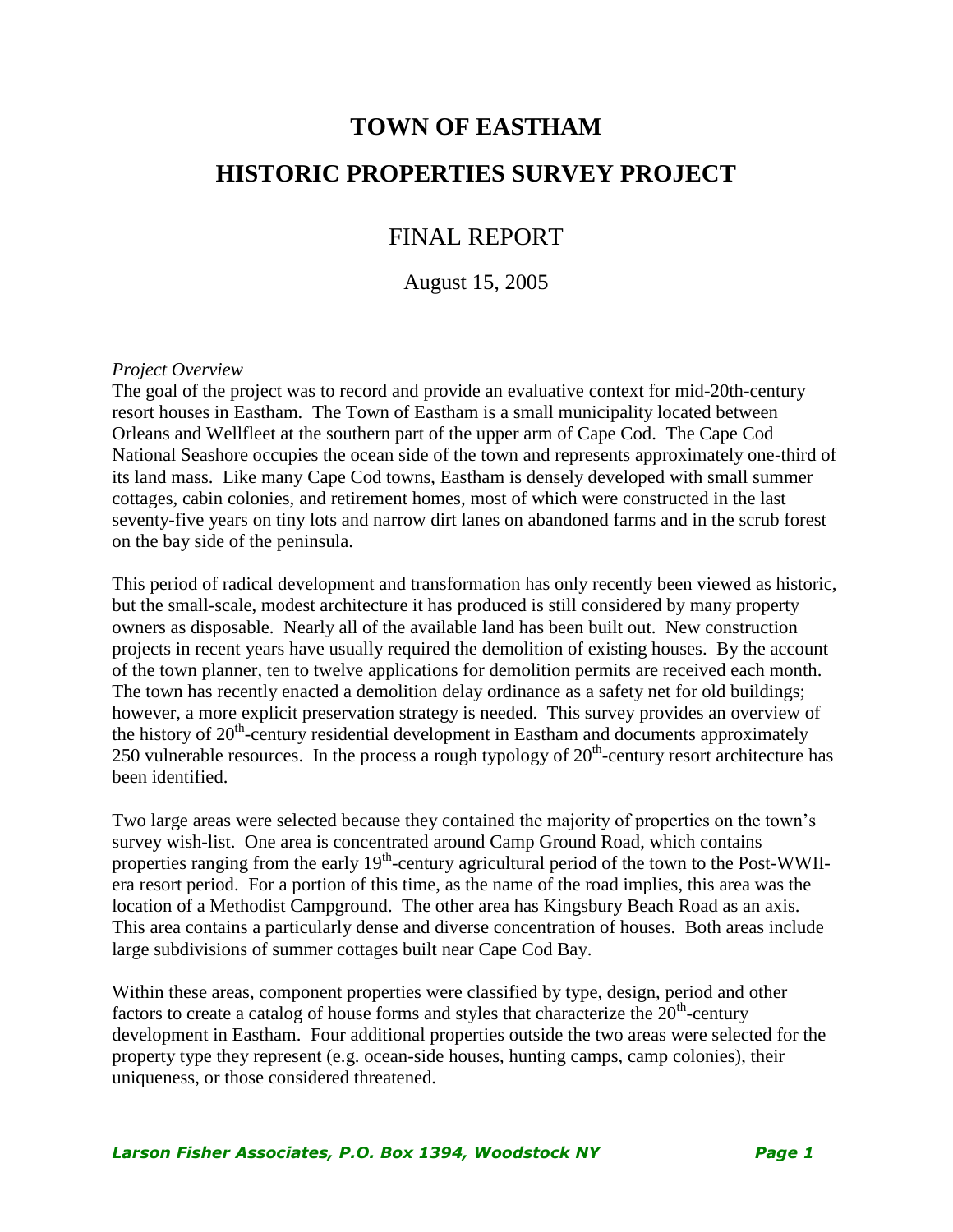#### *Products*

- 1. The final products of this survey include a narrative historical overview of residential development in the Town of Eastham during the  $20<sup>th</sup>$  century as the landscape evolved from one supporting traditional agricultural and coastal industries to one based in a growing resort economy. It addresses the following.
	- $\bullet$  How the traditional 19<sup>th</sup>-century landscape, which was involved in agriculture, saltmaking, and fishing, experienced its economic decline and was replaced by a resort industry based on the scenic and recreational appeal of the ocean and bay and facilitated by transportation improvements for automobile access.
	- The resulting transformation of the natural and built environment documented by a narrative chronology of notable events.
	- The economic, social, political, and cultural effects of expanding resort development including accounts of local landowners, buyers and sellers, local and non-local developers and builders, tourism entrepreneurs (cottage court operators), second home buyers, vacationers, and retirees.
	- The development of the tourism economy and the marketing of Eastham and Cape Cod in the context of other developments in New England and the greater Northeast.
	- The character and variety of architecture oriented to tourism, including but not limited to, hunting camps, cabin colonies for overnight or short-term residents, single vernacular cottages, "high end" Oceanside homes, re-used farm houses and farmsteads later subdivided.
- 2. Detailed MHC area forms have been completed for two areas with narrative description and historical sections addressing the particular characteristics that distinguish each area as well as those that associate them with the broader development history of the town. Each includes annotated and illustrated building lists describing component properties using classifications leading to an architectural typology. These areas are named
	- Campground Road Area
	- Kingsbury Beach Road Area
- 3. Detailed MHC area and building forms have been completed for four notable properties outside the two areas using the same contextual analysis, architectural classifications, illustrations, and assessments of significance. These properties are
	- Moulton's Cottages, 50-80 Hay Road
	- Smith Heights Cottages, 1440 State Highway
	- Great Pond Camp, 55 Clark's Point Road
	- Doane Duncan House, 705 Doane Road

National Register Criteria Forms have been completed for the first three properties on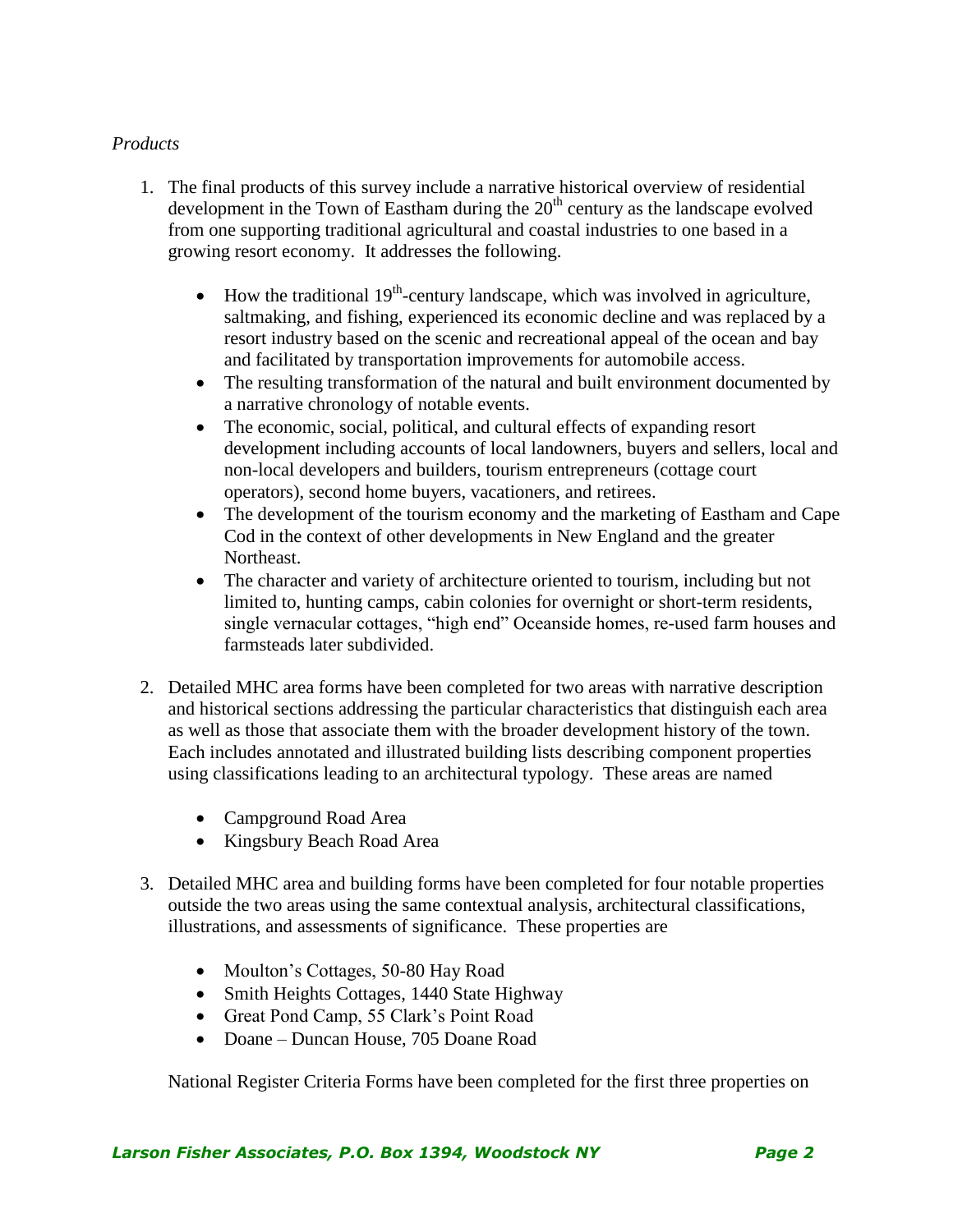this list.

- 4. A base map indicating the location of surveyed areas and properties in the town as well as individual maps for each component have been digitally created using the town's GIS.
- 5. A bibliography has been assembled from sources used in researching the historical overview and individual property histories. It is attached at the end of this report.

#### *Recommendations for Further Study*

- Reconnaissance-level survey and assessment of  $20<sup>th</sup>$ -century residential architecture on a town-wide basis with particular attention to early subdivisions and planned developments.
- Inventory of  $20<sup>th</sup>$ -century commercial properties including cabin colonies and motels
- Collect documentation on  $20<sup>th</sup>$ -century development from land records, local newspapers, town archives, and oral histories.
- Coordinate study with other towns to develop a more regional study and promote public awareness of distinctive qualities of  $20<sup>th</sup>$ -century cultural landscape.
- Proceed with national/state and local designations for significant  $20<sup>th</sup>$ -century areas.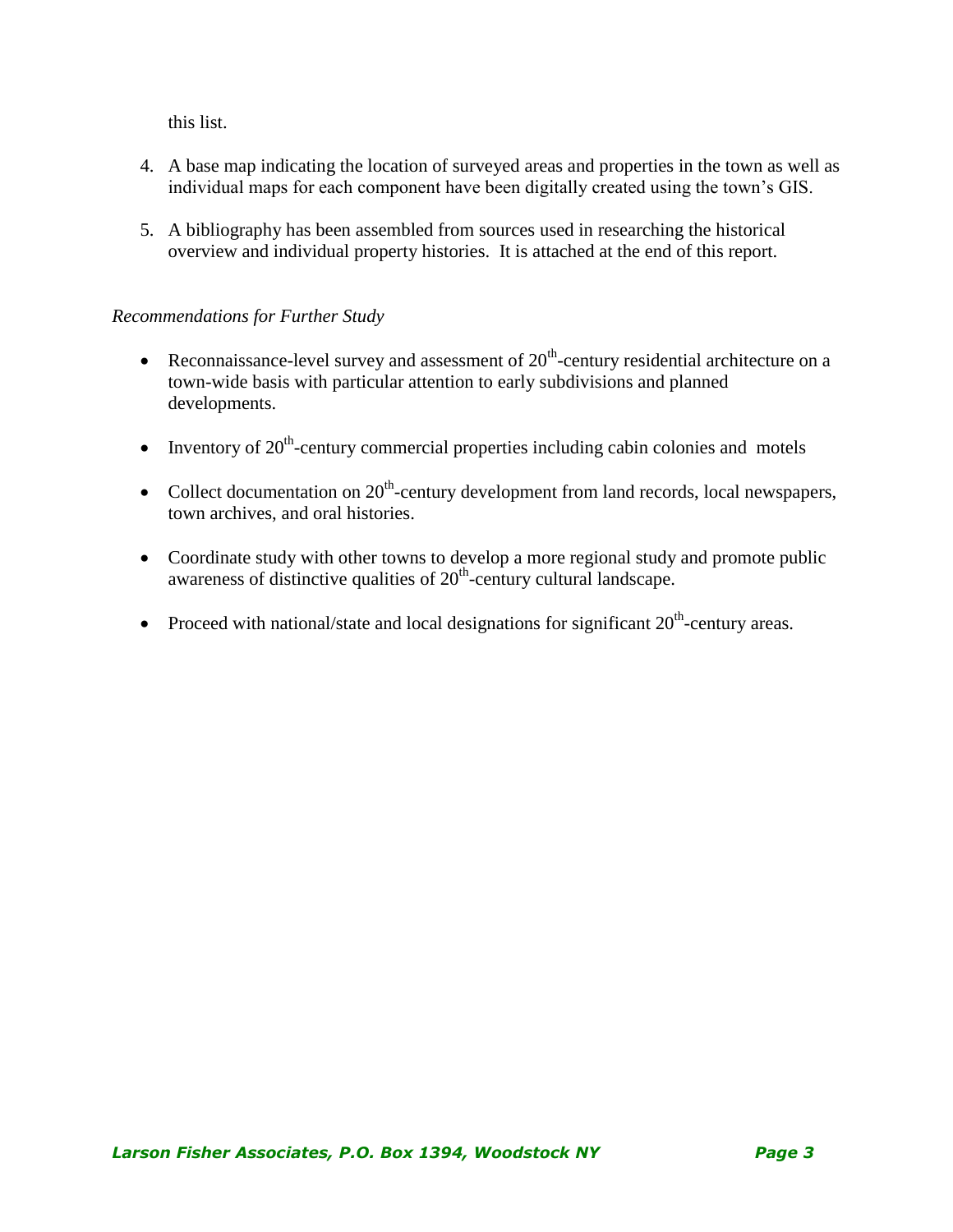## **TOWN OF EASTHAM**

# **HISTORIC PROPERTIES SURVEY PROJECT**

## LIST OF SURVEYED PROPERTIES

# **INDIVIDUAL PROPERTIES**

| MHC No.               | Name                          | <i>Street Address</i> |
|-----------------------|-------------------------------|-----------------------|
| $214 - 215$           | <b>Great Pond Camp</b>        | 55 Clark's Point Road |
| 216                   | Doane – Duncan House          | 705 Doane Road        |
| Area L<br>$217 - 233$ | Moulton's Cottages            | $50 - 80$ Hay Road    |
| Area M<br>$234 - 237$ | <b>Smith Heights Cottages</b> | 1440 State Highway    |

### **CAMPGROUND ROAD AREA**

(Properties with buildings constructed after 1960 were not assigned MHC numbers)

AREA N

| MHC No.   |    | <b>Street Address</b> |
|-----------|----|-----------------------|
| 238       | 5  | Bay Rd                |
| 239       | 10 | Bay Rd                |
| 240       | 15 | Bay Rd                |
| 241 - 242 | 20 | Bay Rd                |
| 243       | 25 | Bay Rd                |
| 244 - 245 | 27 | Bay Rd                |
| 246       | 30 | Bay Rd                |
| 247       | 35 | Bay Rd                |
| 248       | 40 | Bay Rd                |
| 249       | 45 | Bay Rd                |
|           | 50 | Bay Rd                |
|           |    |                       |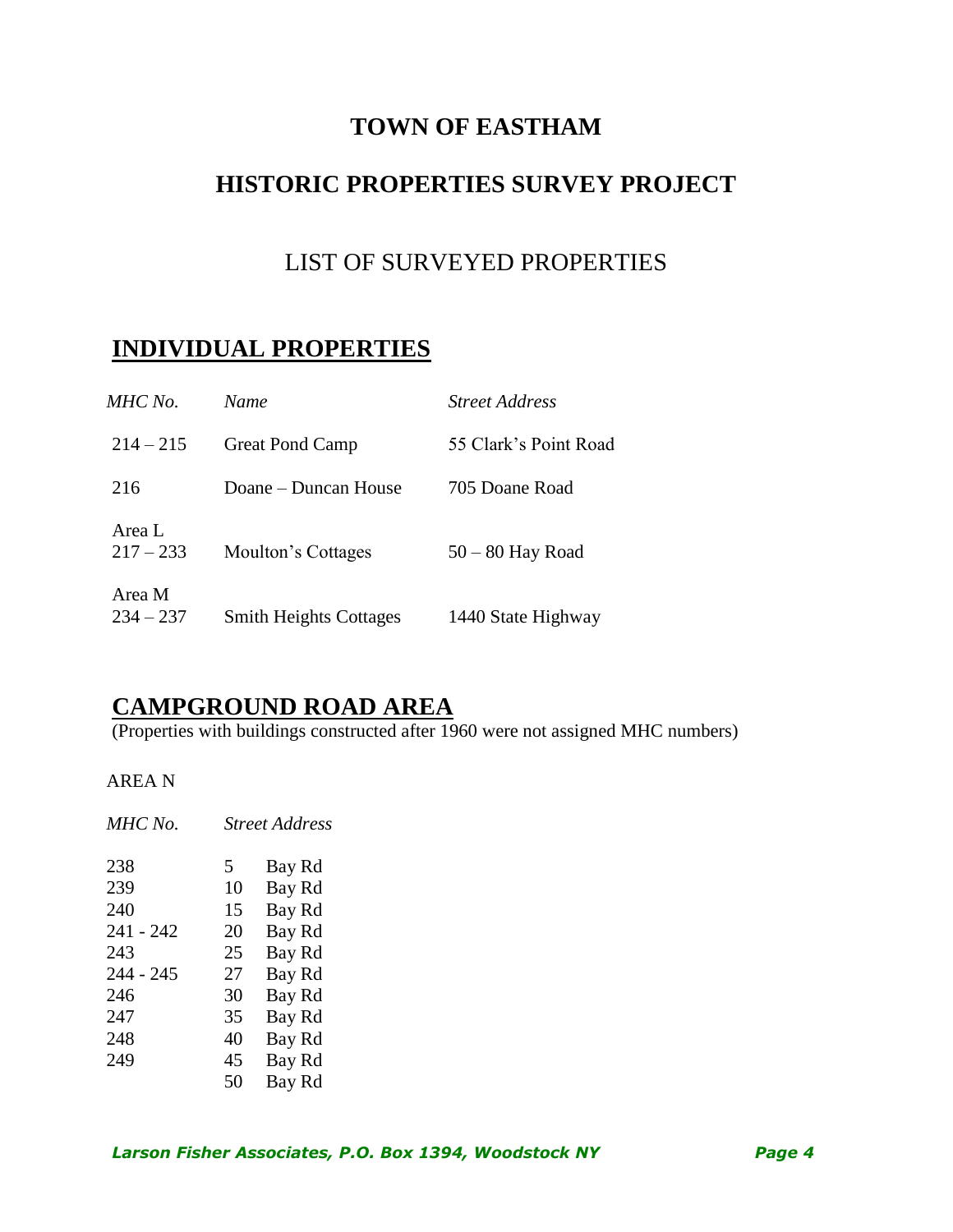| MHC No.     |                | <b>Street Address</b> |
|-------------|----------------|-----------------------|
| 250         | 55             | Bay Rd                |
|             | 60             | Bay Rd                |
| $251 - 252$ | 65             | Bay Rd                |
|             | 70             | Bay Rd                |
|             | 75             | Bay Rd                |
| $253 - 254$ | 90             | Bay Rd                |
|             | 95             | Bay Rd                |
| 255         | 118            | Bay Rd                |
| 256         | 119            | Bay Rd                |
| 257         | 120            | Bay Rd                |
| 258         | 120            | Bay Rd Rear           |
|             | 121            | Bay Rd                |
| 259         | 122            | Bay Rd                |
|             | 123            | Bay Rd                |
| 260         | 124            | Bay Rd                |
|             | 125            | Bay Rd                |
| 261         | $\overline{2}$ | Campground Lndg       |
|             | 90             | Campground Rd         |
|             | 95             | Campground Rd         |
|             | 100            | Campground Rd         |
| 262         | 120            | Campground Rd         |
| 263         | 150            | Campground Rd         |
| $264 - 267$ | 175            | Campground Rd         |
|             | 195            | Campground Rd         |
| 268         | 233            | Campground Rd         |
| 269         | 235            | Campground Rd         |
| 270         | 237            | Campground Rd         |
|             | 250            | Campground Rd         |
| 271         | 255            | Campground Rd         |
|             | 270            | Campground Rd         |
|             | 285            | Campground Rd         |
|             | 295            | Campground Rd         |
| 272 - 273   | 300            | Campground Rd         |
|             | 315            | Campground Rd         |
|             | 325            | Campground Rd         |
| 274         | 345            | Campground Rd         |
|             | 385            | Campground Rd         |
| 275         | 415            | Campground Rd         |
|             | 440            | Campground Rd         |
| 276         | 445            | Campground Rd         |
| 277         | 460            | Campground Rd         |
|             |                |                       |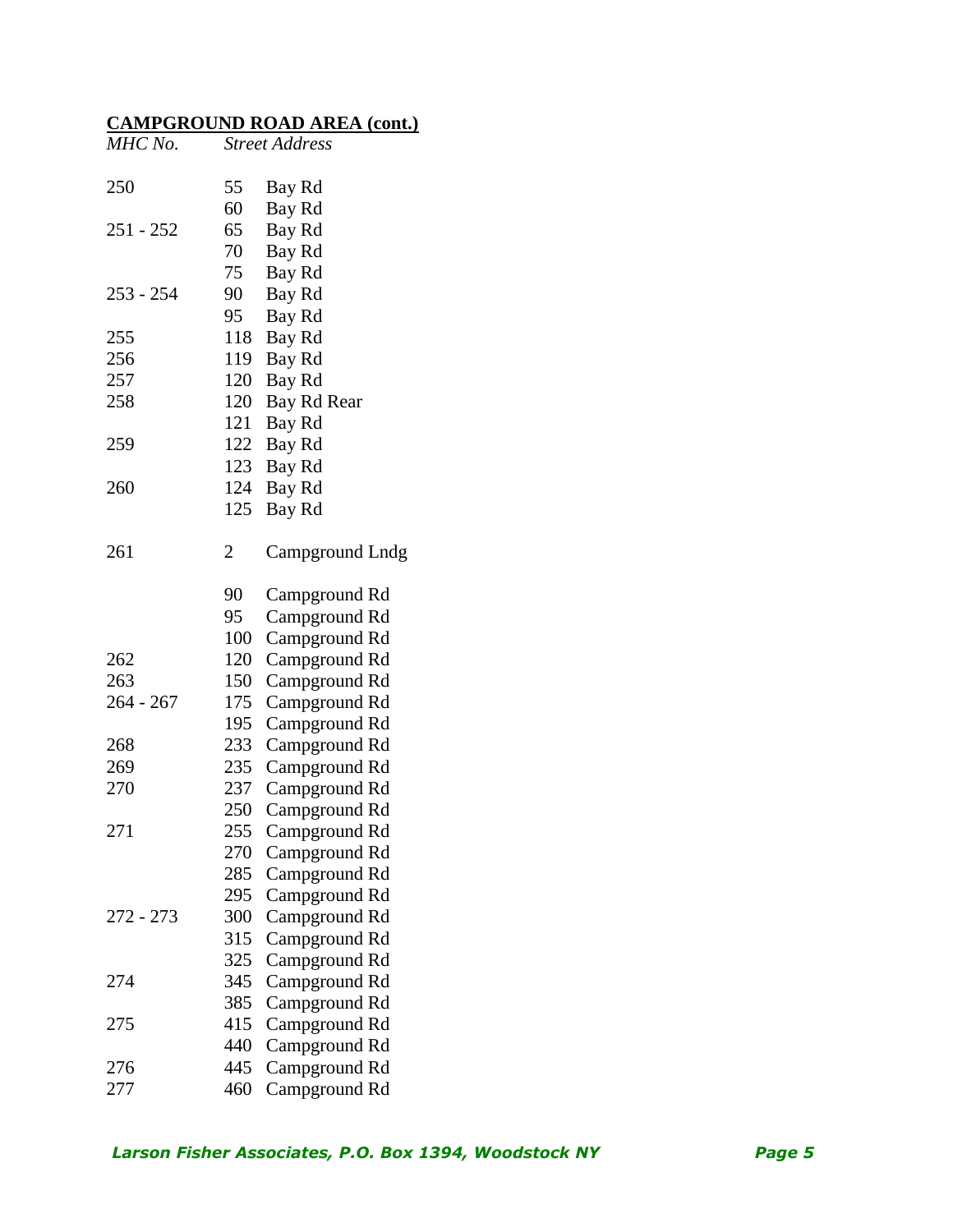| MHC No.     | <b>Street Address</b> |                                |
|-------------|-----------------------|--------------------------------|
|             | 480                   |                                |
| 278         | 491                   | Campground Rd<br>Campground Rd |
|             | 493                   | Campground Rd                  |
| 279         | 495                   |                                |
|             | 500                   | Campground Rd                  |
| 280         | 505                   | Campground Rd                  |
| 281         | 515                   | Campground Rd                  |
| 282         | 525                   | Campground Rd                  |
|             | 530                   | Campground Rd                  |
|             |                       | Campground Rd                  |
|             | 535                   | Campground Rd                  |
| 283         | 545                   | Campground Rd                  |
| 284         | 560                   | Campground Rd                  |
|             | 580                   | Campground Rd                  |
| 285         | 585                   | Campground Rd                  |
| 286         | 600                   | Campground Rd                  |
|             | 605                   | Campground Rd                  |
| 287         | 610                   | Campground Rd                  |
|             | 615                   | Campground Rd                  |
| 288         | 620                   | Campground Rd                  |
|             | 625                   | Campground Rd                  |
| 289         | 630                   | Campground Rd                  |
| 290         | 635                   | Campground Rd                  |
| 291         | 645                   | Campground Rd                  |
|             | 650                   | Campground Rd                  |
| 292         | 665                   | Campground Rd                  |
| 293         | 670                   | Campground Rd                  |
| 294 - 295   | 675                   | Campground Rd                  |
| 296         | 690                   | Campground Rd                  |
| 297 - 298   | 700                   | Campground Rd                  |
| 299 - 300   | 710                   | Campground Rd                  |
| 301 - 302   | 720                   | Campground Rd                  |
|             | 725                   | Campground Rd                  |
| 303         | 730                   | Campground Rd                  |
| 304         |                       | 735ACampground Rd              |
| 305         |                       | 735B Campground Rd             |
| 306         |                       | 735CCampground Rd              |
| 307         |                       | 735DCampground Rd              |
| 308         |                       | 735E Campground Rd             |
|             | 740                   | Campground Rd                  |
| $309 - 310$ | 745                   | Campground Rd                  |
| 311         | 755                   | Campground Rd                  |
| 312         | 760                   | Campground Rd                  |
|             |                       |                                |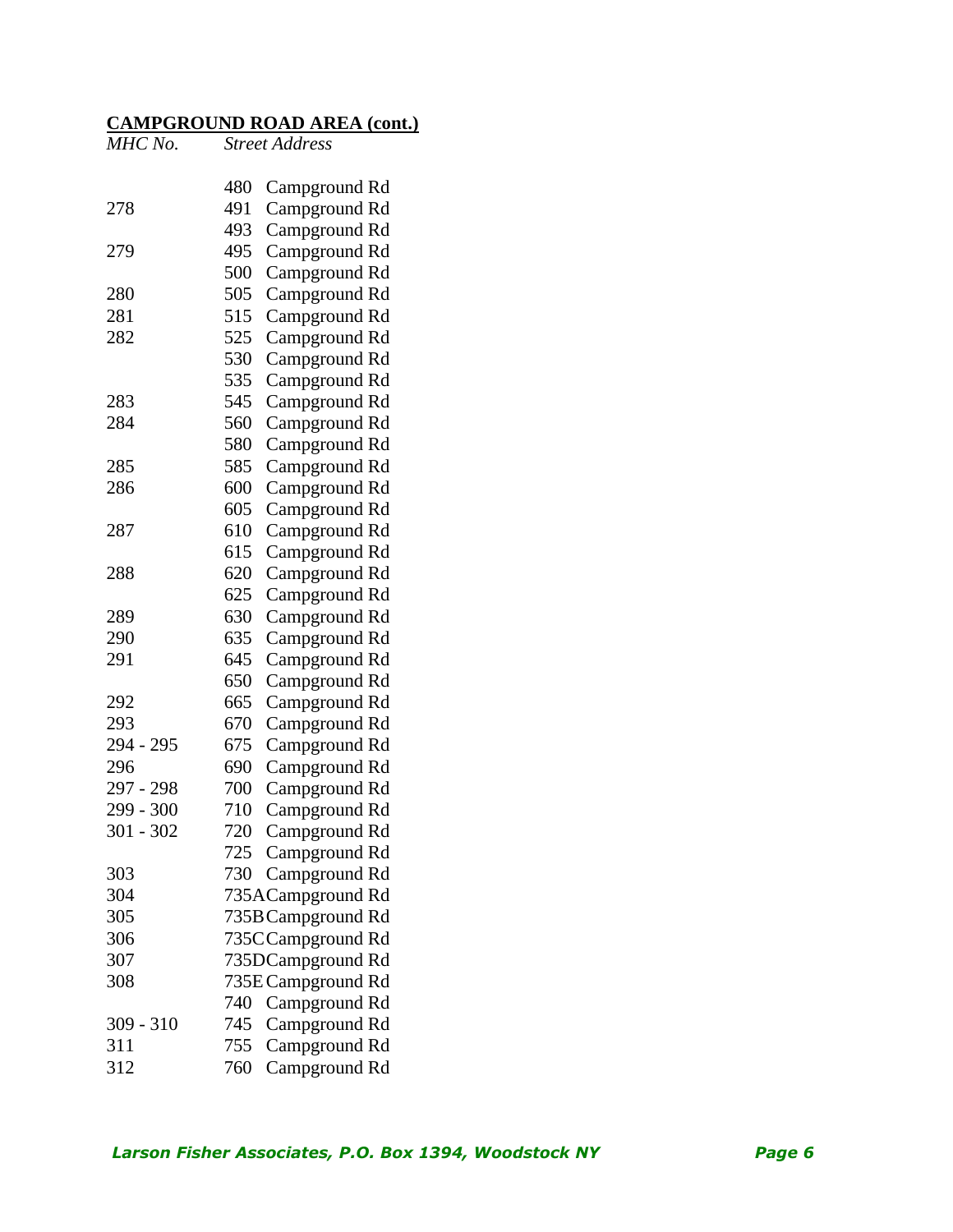| MHC No.   |                | <b>Street Address</b> |
|-----------|----------------|-----------------------|
|           | $\overline{4}$ | Gails Way             |
|           | 6              | Gails Way             |
| 313       | 8              | Gails Way             |
| 314       | 13             | Gails Way             |
|           | 15             | Gails Way             |
| 315       | 16             | Gails Way             |
| 316       | 17             | Gails Way             |
| 317       | 18             | Gails Way             |
|           | 19             | Gails Way             |
| 318       | 20             | Gails Way             |
| 319       | 21             | Gails Way             |
|           | 1              | Gile Rd               |
|           | $\overline{2}$ | Gile Rd               |
|           | $\overline{4}$ | Gile Rd               |
|           | 6              | Gile Rd               |
| 320       | $\overline{7}$ | Gile Rd               |
| 321       | 8              | Gile Rd               |
| 322       | 9              | Gile Rd               |
| 323       | 14             | Gile Rd               |
| 324       | 16             | Gile Rd               |
| 325       | 17             | Gile Rd               |
| 326       | 18             | Gile Rd               |
| 327       | 20             | Gile Rd               |
| 328       | 21             | Gile Rd               |
| 329       | 23             | Gile Rd               |
|           | 25             | Griffin's Rd          |
|           |                | 3155 Herringbrook Rd  |
| 330 - 331 | 10             | Hideaway Ln           |
| 332       | 15             | Hideaway Ln           |
| 333       | 20             | Hideaway Ln           |
| 334       | 30             | Hideaway Ln           |
| 335 - 336 | 40             | Hideaway Ln           |
| 337 - 338 | 45             | Hideaway Ln           |
| 339       | 50             | Hideaway Ln           |
| 340       | 55             | Hideaway Ln           |
| 341       | 35             | Higgins Rd            |
| 342       | 40             | <b>Higgins Rd</b>     |
| 343 - 344 | 60             | Higgins Rd            |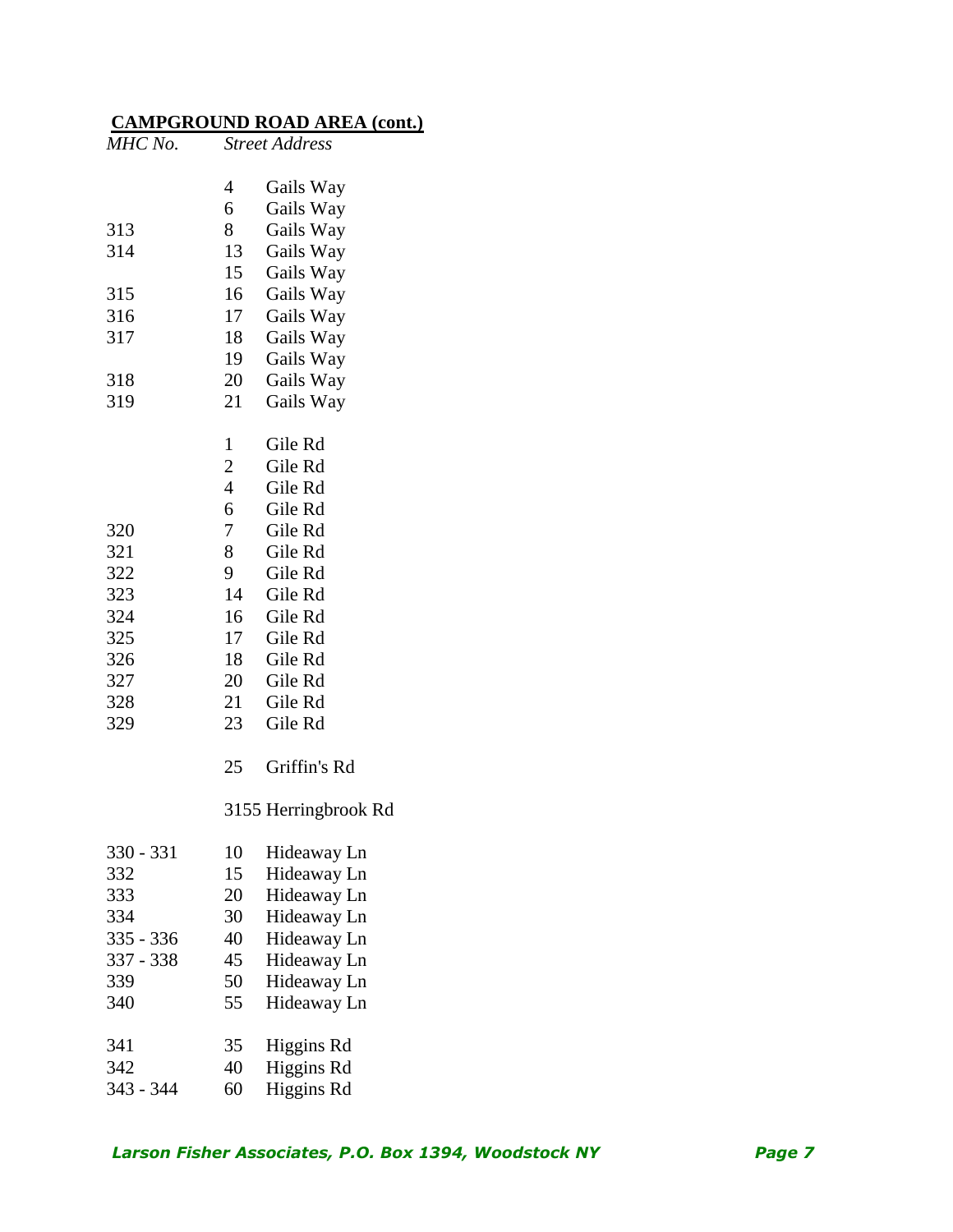| MHC No.     | <b>Street Address</b> |                                        |  |
|-------------|-----------------------|----------------------------------------|--|
| 345         | 80<br>120<br>130      | Higgins Rd<br>Higgins Rd<br>Higgins Rd |  |
|             |                       |                                        |  |
| 346         | 15                    | Hill Rd                                |  |
| 347         | 20                    | Hill Rd                                |  |
|             | $\mathbf{1}$          | Marions Way                            |  |
|             | $\overline{2}$        | Marions Way                            |  |
|             | $\overline{3}$        | Marions Way                            |  |
| 348 - 349   | 6                     | Marions Way                            |  |
| 350         | $\overline{7}$        | Marions Way                            |  |
|             | 15                    | Marions Way                            |  |
|             | 16                    | Marions Way                            |  |
| 351         | 17                    | Marions Way                            |  |
|             | 18                    | Marions Way                            |  |
| 352         | 19                    | Marions Way                            |  |
|             | 20                    | Marions Way                            |  |
| 353         | 21                    | Marions Way                            |  |
|             | 10                    | Millennium Ln                          |  |
|             | 20                    | Millennium Ln                          |  |
|             | 25                    | Millennium Ln                          |  |
|             | 30                    | Millennium Ln                          |  |
|             | 35                    | Millennium Ln                          |  |
|             | 40                    | Millennium Ln                          |  |
|             | 50                    | Millennium Ln                          |  |
| 354         | 5                     | Pine Rd                                |  |
|             | 10                    | Pine Rd                                |  |
|             | 15                    | Pine Rd                                |  |
| 355         | 20                    | Pine Rd                                |  |
|             | 25                    | Pine Rd                                |  |
|             | 30                    | Pine Rd                                |  |
| 356         | 35                    | Pine Rd                                |  |
|             | 15                    | <b>Russell Ave</b>                     |  |
| $357 - 358$ | 20                    | <b>Russell Ave</b>                     |  |
| 359         | 30                    | <b>Russell Ave</b>                     |  |
|             | 10                    | <b>Townsend Rd</b>                     |  |
| 360         | 15                    | <b>Townsend Rd</b>                     |  |
| 361         | 30                    | <b>Townsend Rd</b>                     |  |
|             |                       |                                        |  |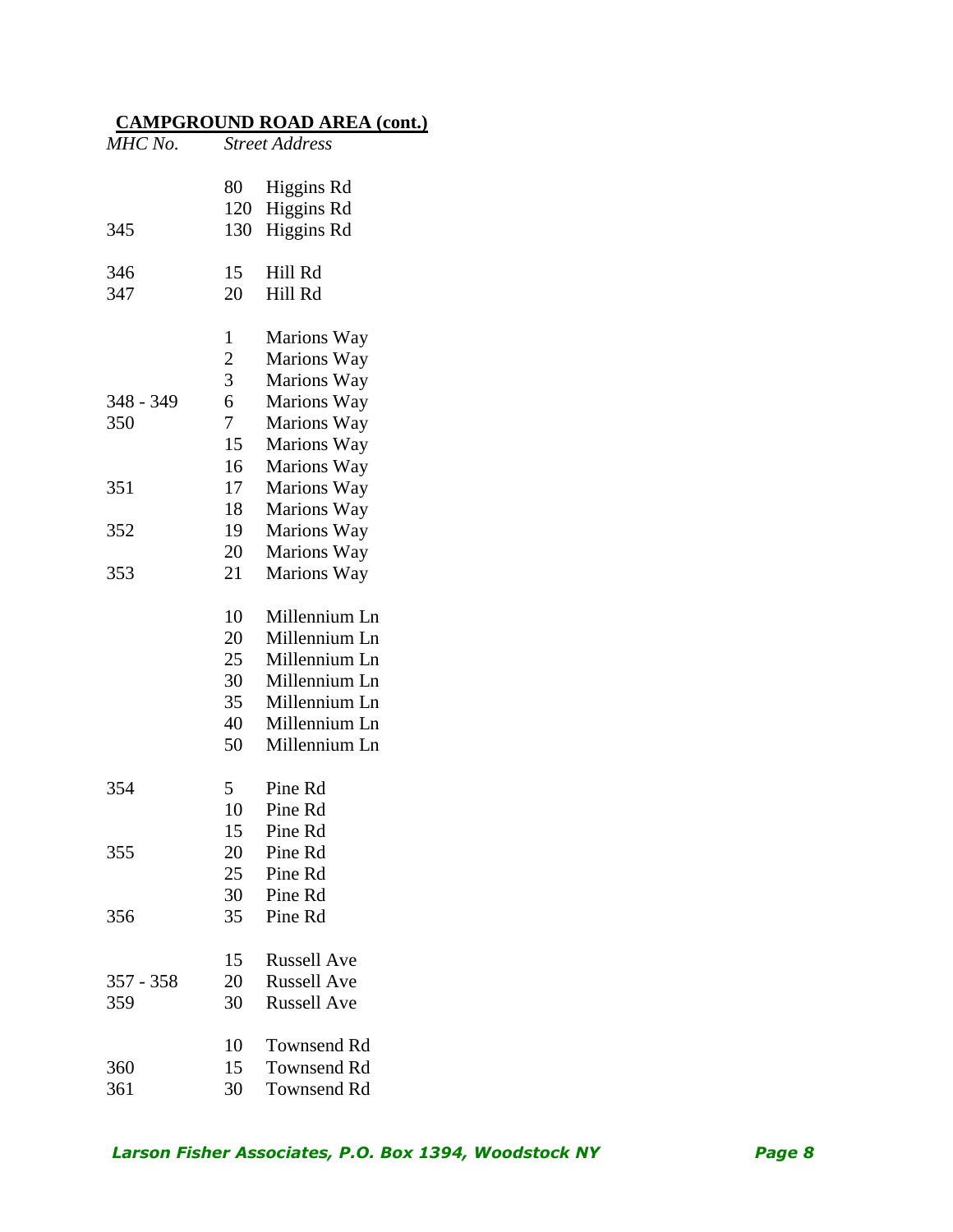| MHC No. |                | <b>Street Address</b> |
|---------|----------------|-----------------------|
|         |                |                       |
|         | 35             | Townsend Rd           |
| 362     | 50             | <b>Townsend Rd</b>    |
| 363     | 80             | <b>Townsend Rd</b>    |
| 364     | 65             | Wagon Wheel Rd        |
| 365     | 10             | <b>Walker Rd</b>      |
| 366     | 15             | <b>Walker Rd</b>      |
| 367     | 20             | <b>Walker Rd</b>      |
| 368     | 25             | <b>Walker Rd</b>      |
| 369     | 30             | <b>Walker Rd</b>      |
| 370     | 35             | <b>Walker Rd</b>      |
| 371     | 40             | <b>Walker Rd</b>      |
| 372     | $\mathbf{1}$   | <b>West Shore Dr</b>  |
| 372     | $\overline{c}$ | <b>West Shore Dr</b>  |
| 373     | $\overline{3}$ | West Shore Dr         |
| 374     | $\overline{4}$ | <b>West Shore Dr</b>  |
|         | 5              | West Shore Dr         |
|         | $\overline{7}$ | <b>West Shore Dr</b>  |
|         | $7\frac{1}{2}$ | <b>West Shore Dr</b>  |
|         | 8              | <b>West Shore Dr</b>  |
| 375     | <b>9A</b>      | <b>West Shore Dr</b>  |
| 376     | 9              | <b>West Shore Dr</b>  |
|         | 11             | West Shore Dr         |
|         | 13             | <b>West Shore Dr</b>  |
|         | 15             | <b>West Shore Dr</b>  |
| 377     | 17             | West Shore Dr         |

### **KINGSBURY BEACH ROAD AREA**

(Properties with buildings constructed after 1960 were not assigned MHC numbers)

*MHC No. Street Address*

| 378    |           | 95            | <b>Armour Dr</b> |  |
|--------|-----------|---------------|------------------|--|
| $\sim$ | $\bigcap$ | $\sim$ $\sim$ |                  |  |

- 379 380 100 Armour Dr
	- Bain Rd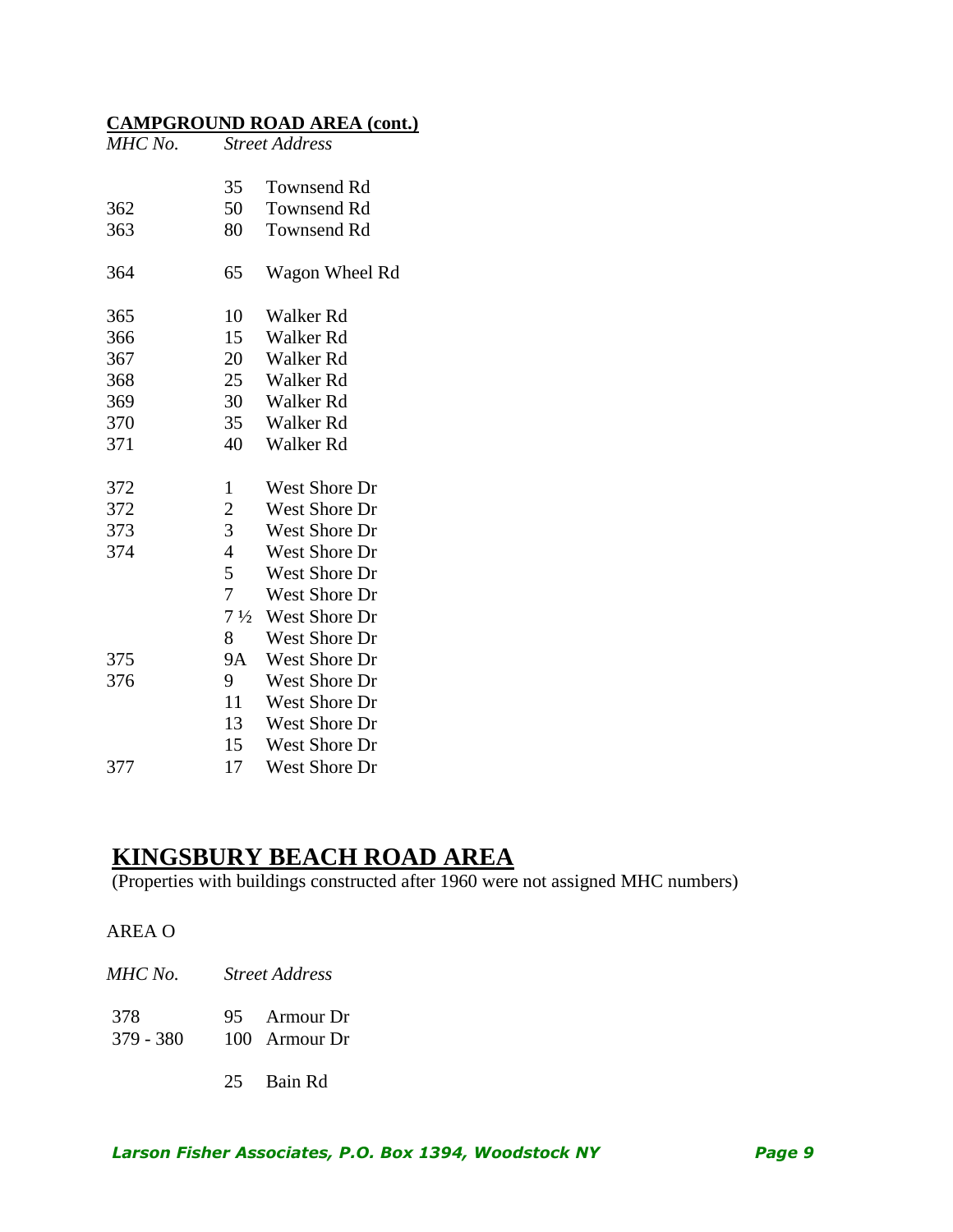| MHC No.    |                | <b>Street Address</b>     |
|------------|----------------|---------------------------|
| 381        | 1              | <b>Fisher Rd</b>          |
| 382        | 2              | Fisher Rd                 |
|            | $\overline{4}$ | Fisher Rd                 |
| 383        | 5 <sup>5</sup> | <b>Fisher Rd</b>          |
|            | 6              | Fisher Rd                 |
|            | 9              | Fisher Rd                 |
| 384        | 10             | Fisher Rd                 |
|            | 12             | Fisher Rd                 |
| 385<br>386 | 15             | Fisher Rd<br>16 Fisher Rd |
| 387        | 18             | Fisher Rd                 |
|            |                |                           |
|            | 5              | Garden Ln                 |
|            | 725            | <b>Great Pond Rd</b>      |
|            | 800            | <b>Great Pond Rd</b>      |
| 388        | 750            | <b>Great Pond Rd</b>      |
|            | 775            | <b>Great Pond Rd</b>      |
| 389        | 23             | I De Ho Ln                |
| 390        | 24             | I De Ho Ln                |
| 391        | 25             | I De Ho Ln                |
| 392        | 25             | I De Ho Ln                |
| 394        | 25             | I De Ho Ln                |
| 395        | 26             | I De Ho Ln                |
| 396        | 28             | I De Ho Ln                |
| 397        | 30             | I De Ho Ln                |
| 398        | 32             | I De Ho Ln                |
|            | 34             | I De Ho Ln                |
|            | 35             | I De Ho Ln                |
|            | 36             | I De Ho Ln                |
|            | 15             | Joe Dare Rd               |
| 399        | 50             | Kingsbury Beach Rd        |
| 400        | 80             | Kingsbury Beach Rd        |
| 401        | 100            | Kingsbury Beach Rd        |
|            | 115            | Kingsbury Beach Rd        |
| 402        | 120            | Kingsbury Beach Rd        |
|            | 135            | Kingsbury Beach Rd        |
| 403        | 140            | Kingsbury Beach Rd        |
|            | 160            | Kingsbury Beach Rd        |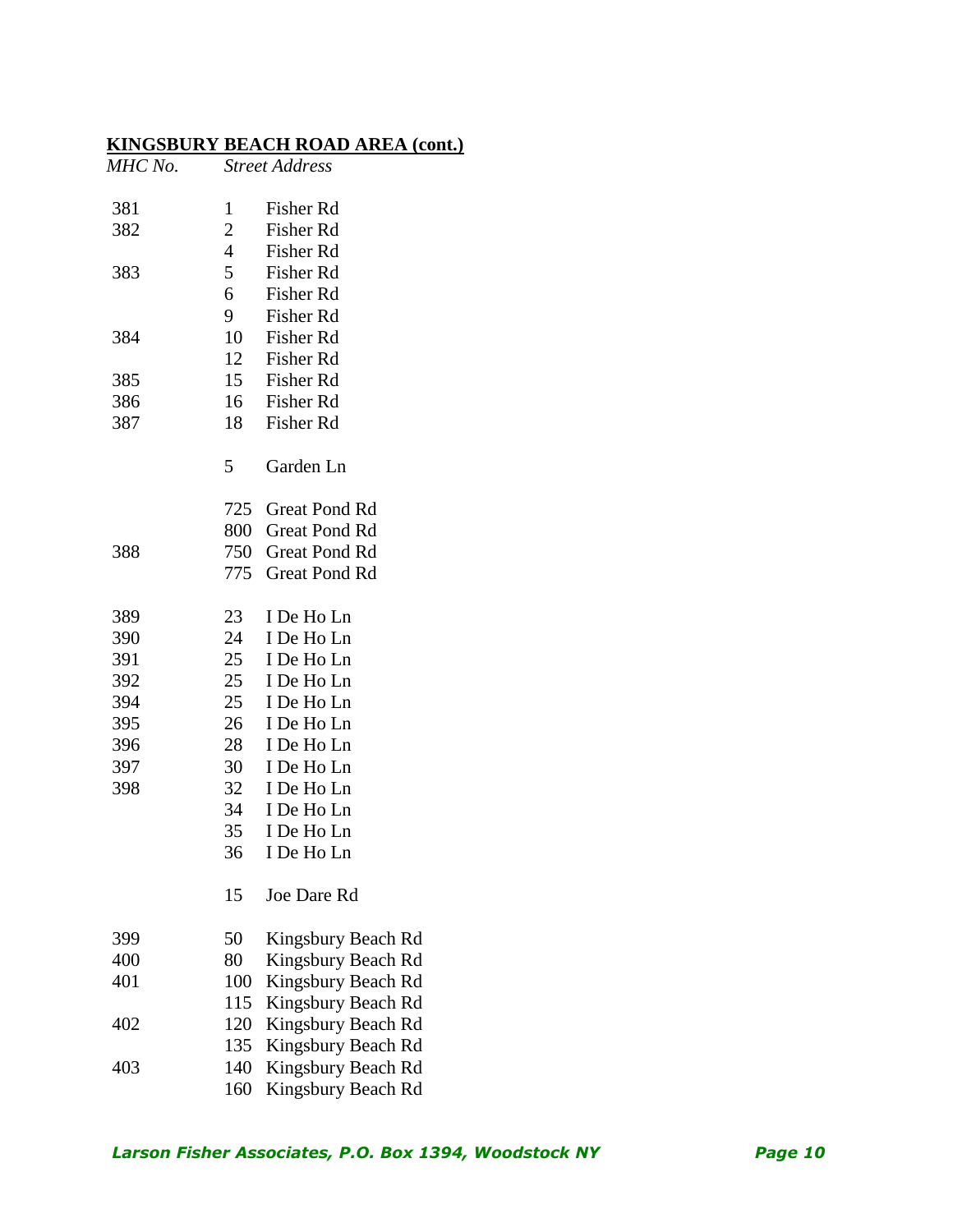| MHC No.   |     | <b>Street Address</b> |
|-----------|-----|-----------------------|
|           | 165 | Kingsbury Beach Rd    |
| 404       | 180 | Kingsbury Beach Rd    |
|           | 185 | Kingsbury Beach Rd    |
| 405       | 225 | Kingsbury Beach Rd    |
| 406       | 230 | Kingsbury Beach Rd    |
|           | 325 | Kingsbury Beach Rd    |
| 407       | 350 | Kingsbury Beach Rd    |
|           | 365 | Kingsbury Beach Rd    |
| 408       | 400 | Kingsbury Beach Rd    |
| 409       | 425 | Kingsbury Beach Rd    |
| 410       | 430 | Kingsbury Beach Rd    |
|           | 440 | Kingsbury Beach Rd    |
|           | 445 | Kingsbury Beach Rd    |
| 411       | 450 | Kingsbury Beach Rd    |
| 412       | 455 | Kingsbury Beach Rd    |
| 413       | 500 | Kingsbury Beach Rd    |
|           | 505 | Kingsbury Beach Rd    |
| 414       | 540 | Kingsbury Beach Rd    |
| 415       | 545 | Kingsbury Beach Rd    |
|           | 600 | Kingsbury Beach Rd    |
|           | 620 | Kingsbury Beach Rd    |
| 416       | 625 | Kingsbury Beach Rd    |
|           | 630 | Kingsbury Beach Rd    |
|           | 650 | Kingsbury Beach Rd    |
|           | 675 | Kingsbury Beach Rd    |
|           | 680 | Kingsbury Beach Rd    |
| 417       | 700 | Kingsbury Beach Rd    |
| 418       | 705 | Kingsbury Beach Rd    |
| 419       | 730 | Kingsbury Beach Rd    |
|           | 735 | Kingsbury Beach Rd    |
|           | 745 | Kingsbury Beach Rd    |
| 420       | 750 | Kingsbury Beach Rd    |
|           | 780 | Kingsbury Beach Rd    |
| 421       | 795 | Kingsbury Beach Rd    |
| 422       | 800 | Kingsbury Beach Rd    |
| 423       | 805 | Kingsbury Beach Rd    |
| 424       | 815 | Kingsbury Beach Rd    |
| 425       | 825 | Kingsbury Beach Rd    |
|           | 830 | Kingsbury Beach Rd    |
| 426       | 855 | Kingsbury Beach Rd    |
| 427 - 428 | 860 | Kingsbury Beach Rd    |
|           | 875 | Kingsbury Beach Rd    |
| 429       | 895 | Kingsbury Beach Rd    |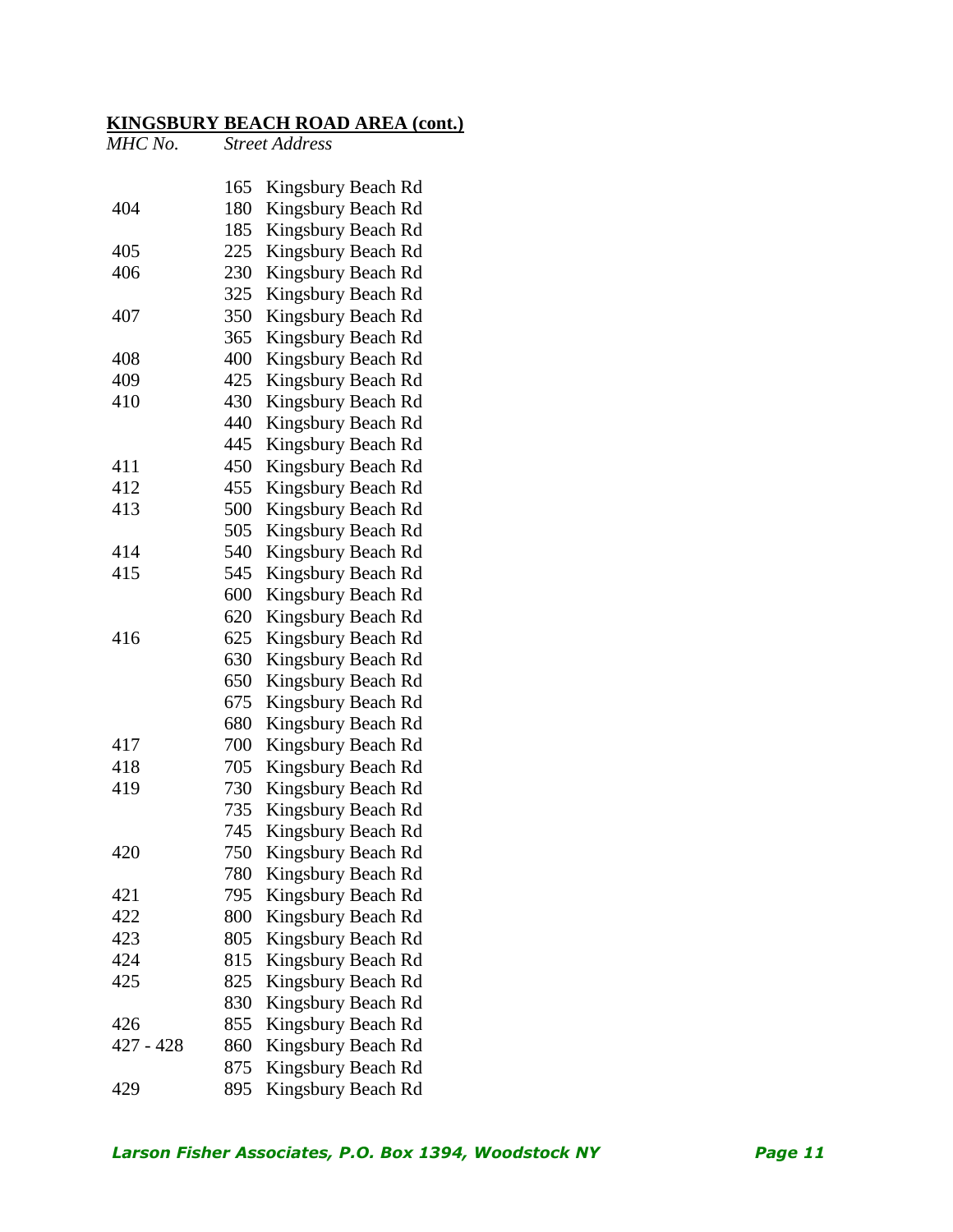| MHC No. |     | <b>Street Address</b>   |
|---------|-----|-------------------------|
|         | 900 | Kingsbury Beach Rd      |
| 430     |     | 910 Kingsbury Beach Rd  |
|         | 915 | Kingsbury Beach Rd      |
|         | 955 | Kingsbury Beach Rd      |
| 431     |     | 1045 Kingsbury Beach Rd |
|         |     | 1050 Kingsbury Beach Rd |
|         |     | 1075 Kingsbury Beach Rd |
|         |     | 1080 Kingsbury Beach Rd |
|         |     | 1081 Kingsbury Beach Rd |
| 432     |     | 1085 Kingsbury Beach Rd |
|         |     | 1100 Kingsbury Beach Rd |
| 433     |     | 1105 Kingsbury Beach Rd |
|         |     | 1120 Kingsbury Beach Rd |
| 434     |     | 1125 Kingsbury Beach Rd |
| 435     |     | 1130 Kingsbury Beach Rd |
| 436     |     | 1145 Kingsbury Beach Rd |
| 437     |     | 1150 Kingsbury Beach Rd |
| 438     | 26  | Longstreet Ln           |
| 439     | 27  | Longstreet Ln           |
| 440     | 29  | Longstreet Ln           |
| 441     | 30  | Longstreet Ln           |
|         | 31  | Longstreet Ln           |
|         | 32  | Longstreet Ln           |
| 442     | 33  | Longstreet Ln           |
|         | 36  | Longstreet Ln           |
|         | 40  | Longstreet Ln           |
|         | 42  | Longstreet Ln           |
| 443     | 43  | Longstreet Ln           |
| 444     | 43  | Longstreet Ln           |
| 445     | 43  | Longstreet Ln           |
| 446     | 43  | Longstreet Ln           |
| 447     | 43  | Longstreet Ln           |
| 448     | 43  | Longstreet Ln           |
| 449     | 43  | Longstreet Ln           |
| 450     | 43  | Longstreet Ln           |
| 451     | 43  | Longstreet Ln           |
| 452     | 43  | Longstreet Ln           |
| 453     | 45  | Longstreet Ln           |
| 454     | 45  | Longstreet Ln           |
| 455     | 47  | Longstreet Ln           |
| 456     | 49  | Longstreet Ln           |
| 457     | 49  | Longstreet Ln           |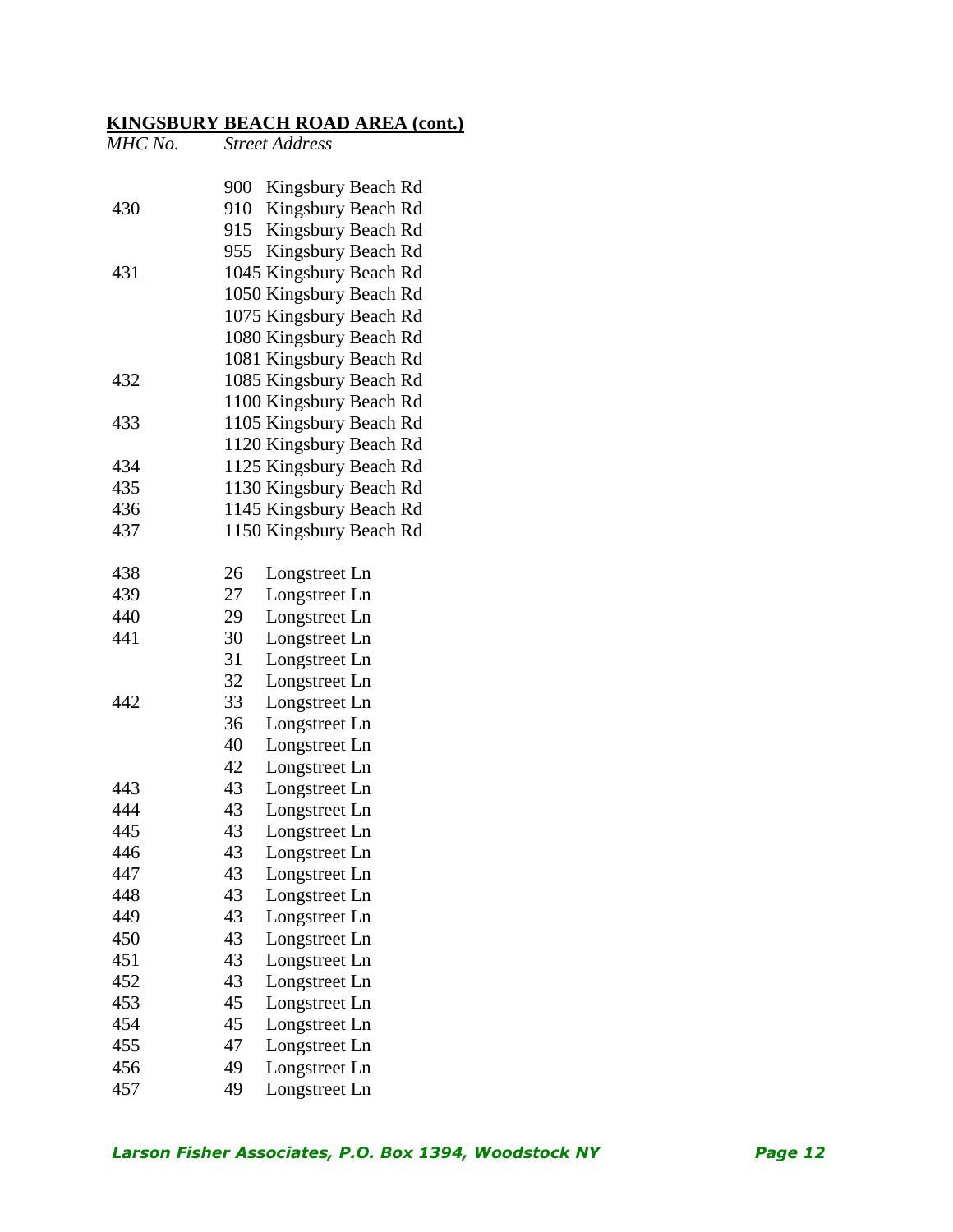| MHC No.   |                | <b>Street Address</b> |
|-----------|----------------|-----------------------|
| 458       | 49             | Longstreet Ln         |
| 459       | 49             | Longstreet Ln         |
| 460       | 49             | Longstreet Ln         |
| 461       | 49             | Longstreet Ln         |
| 462       | 49             | Longstreet Ln         |
| 463       | 49             | Longstreet Ln         |
| 464       | $\mathbf{1}$   | Nycoma Way            |
|           | $\overline{2}$ | Nycoma Way            |
| 465       | 5              | Nycoma Way            |
| 466       | 6              | Nycoma Way            |
|           | 7              | Nycoma Way            |
|           | 10             | Nycoma Way            |
|           | 11             | Nycoma Way            |
| 467       | 12             | Nycoma Way            |
| 468       | 13             | Nycoma Way            |
| 469       | 14             | Nycoma Way            |
|           | 16             | Nycoma Way            |
| 470       | 17             | Nycoma Way            |
|           | 18             | Nycoma Way            |
| 471       | $\overline{4}$ | Penny Ln              |
| 472       | 6              | Penny Ln              |
| 473       | 8              | Penny Ln              |
| 474       | 10             | Penny Ln              |
| 475 - 476 | 12             | Penny Ln              |
|           | 4              | Roys Ln               |
| 477       | 6              | Roys Ln               |
| 478       | 20             | Shady Ln              |
|           |                |                       |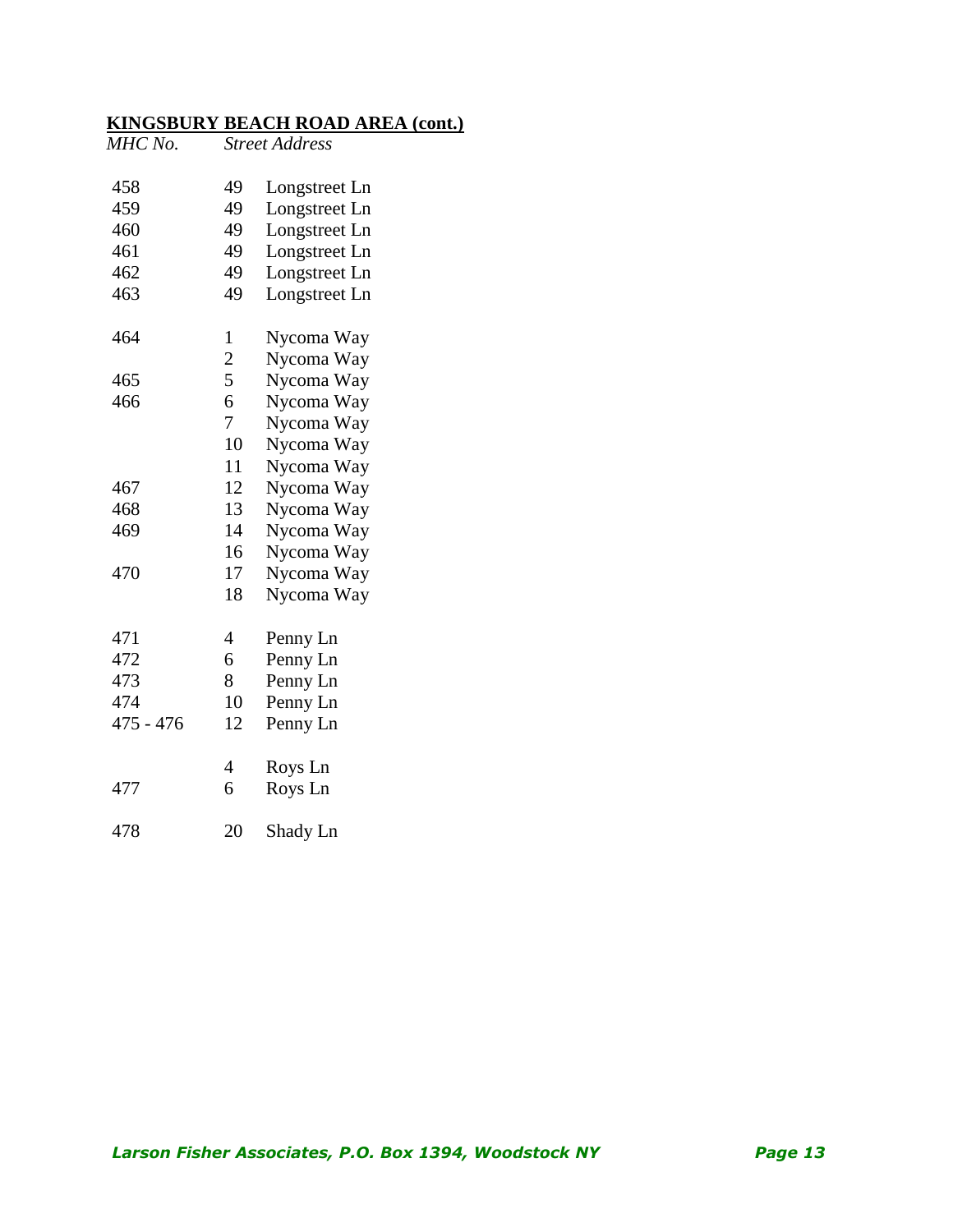### **TOWN OF EASTHAM**

### **HISTORIC PROPERTIES SURVEY PROJECT**

# PROPERTIES IDENTIFIED AS ELIGIBLE FOR THE NATIONAL REGISTER OF HISTORIC PLACES

See National Register Criteria Statement Forms attached to Relevant Properties

#### **INDIVIDUAL PROPERTIES**

| MHC No.     | Name                   | <b>Street Address</b> | Criteria |
|-------------|------------------------|-----------------------|----------|
| $214 - 215$ | <b>Great Pond Camp</b> | 55 Clark's Point Road | A, B & C |

This hunting lodge on Great Pond is a distinctive example of the earliest resort architecture in the Town of Eastham. With portions built c. 1895, it is a rare surviving example of this type and a significant representation of resort history in this period. The first outsiders to utilize the natural environment of Eastham for recreation were hunters who visited briefly in the spring and fall as wild fowl migrated across the Cape. Great Pond was a perennial stopping place, and in the late 19<sup>th</sup> century groups of affluent hunters would congregate there, set up blinds, and await the ducks' arrival. In this case, a group of enthusiasts from Boston, many well-known in their professions, pooled their resources and built a pond-side hunting lodge to afford better comforts as well as quick access to their prey. The building and its decorated common room remains intact, although it has been enlarged, winterized and adapted to a year-round residence. [Other hunting lodges exist on Great Pond, and a thematic group might be considered.]

| Area L      |                    |                    |       |
|-------------|--------------------|--------------------|-------|
| $217 - 233$ | Moulton's Cottages | $50 - 80$ Hay Road | A & B |

This grouping of 15 cabins and what was the Dutch Colonial Revival residence of the owner/operator of the colony is an intact and distinctive example of an automobile-age road-side cabin colonies that were popular on the Cape in the 1930s, when this particular example evolved to its present extent. Few of these resources survive physically intact, mush less to the degree of architectural authenticity as this one. Protected by covenants when they became condominiums in the 1980s, the cabins retain their original, small-scale plans, exterior wood shingle and wood clapboard finishes, and arrangement in two semi-circular tiers emanating from the central feature of the owners' house, which faces the state highway. The story of their construction and operation by the Moulton family is well documented and contributes valuable information about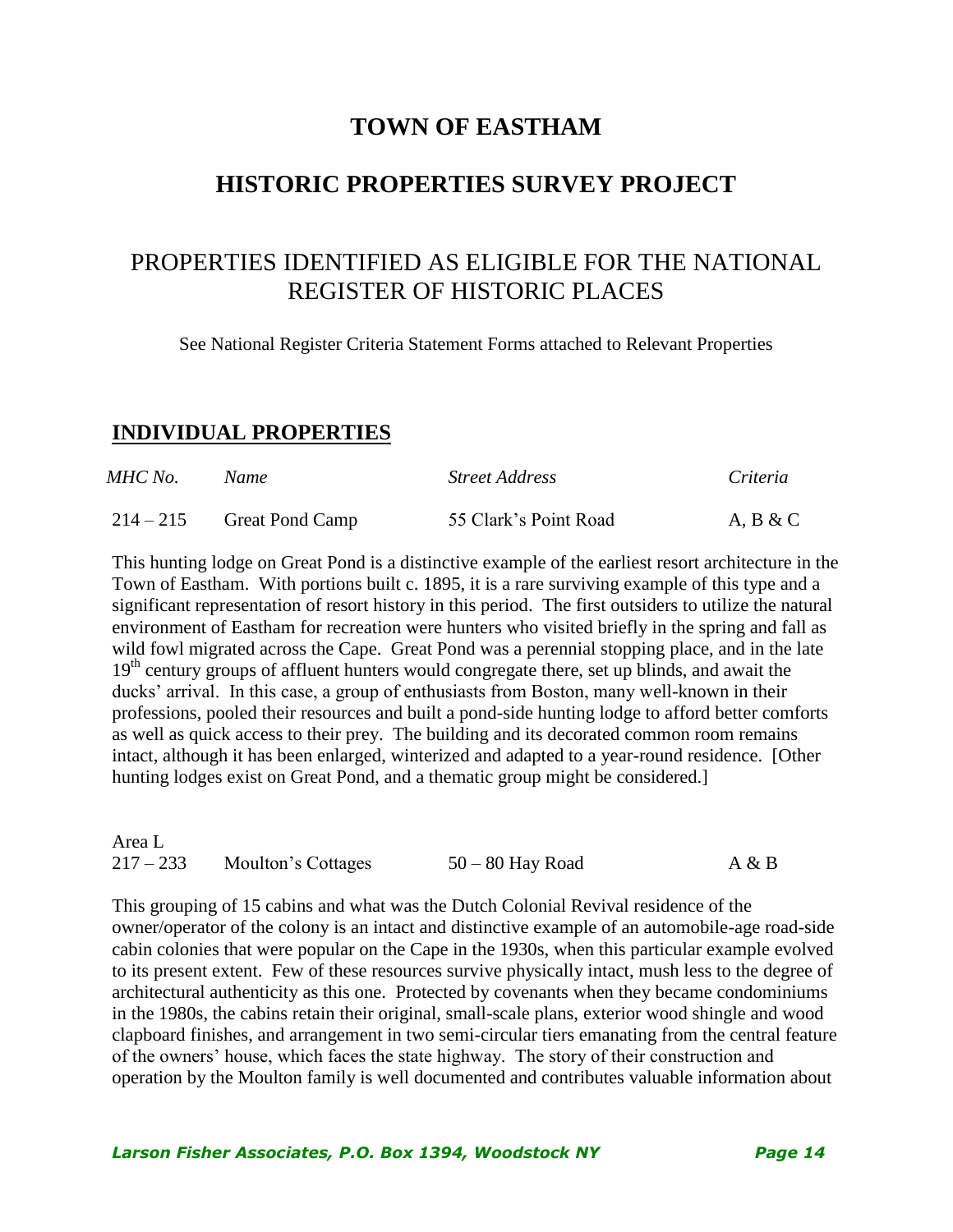the influx of tourists in the period between the World Wars as well as the entrepreneurs to accommodate them.

| MHC No.     | Name                          | <b>Street Address</b> | Criteria |
|-------------|-------------------------------|-----------------------|----------|
| Area M      |                               |                       |          |
| $234 - 237$ | <b>Smith Heights Cottages</b> | 1440 State Highway    | A & B    |

The three cottages remaining on Smith Heights represent what appears to have been the first commercial cottage development in the Town of Eastham. Part of a seven cottage colony constructed by native Easthamer Francis W. Smith in 1910-1911, the three cottages are essentially intact to their original appearances and reflect the introduction of more mainstream Craftsman-style cottage design into the Cape Cod vernacular. All three buildings have broad, flattened hipped roofs and front facades on the narrow ends of rectangular plans popularized by catalog models of affordable village and suburban dwellings that were also known as cottages. Broad front porches wrapping around the sides with solid kneewalls and screening for protection from flying insects are a distinctive beach cottage feature. Originally interior plans were informal and non-existent finishes were part of the seaside appeal; however, summer cottages now have generally been winterized and made more habitable.

### **LARGE AREAS**

The two large areas surveyed do not appear to be eligible in total, although there are individual properties and smaller portions in each that have potential. Even though National Register eligibility is limited, these are both important historic beach roads that deserve some measure of local protection. The areas have been intensively surveyed in their entireties to enable the town to address the historically significant aspects of resort architecture and planning in the period between 1910 and 1960.

Some historic features are prominent in the definition of the areas. The least visible of them is the subdivision history and how it explains the existing pattern of dense, small scale development, especially in beach areas. Detailed contexts have been developed for the areas that articulate this history and associate it to locations along the main roads. These subdivisions extend back form the main roads and an attempt has been made to classify these properties in relation to historic periods and themes. Their physical conditions are generally defined by a wooded setting (which has become more prominent over the years), unimproved, narrow dirt roads (which are better characterized as vehicle paths), small building lots and buildings that are small in plan and low in height, and a rustic architecture reflecting the seasonal recreational use. The houses were economical in their cost and finishes and, like most affordable housing of the period, were enlarged and adapted in gradual and casual ways by their owners. To discourage tear-downs, lot consolidation, and the construction of larger and more pretentious dwellings guidelines could be developed based on the historic design characteristics of the areas. There are a few examples of context-sensitive new construction – particularly in the Kingsbury Beach Road area – that provide good models of effective design and/or design review.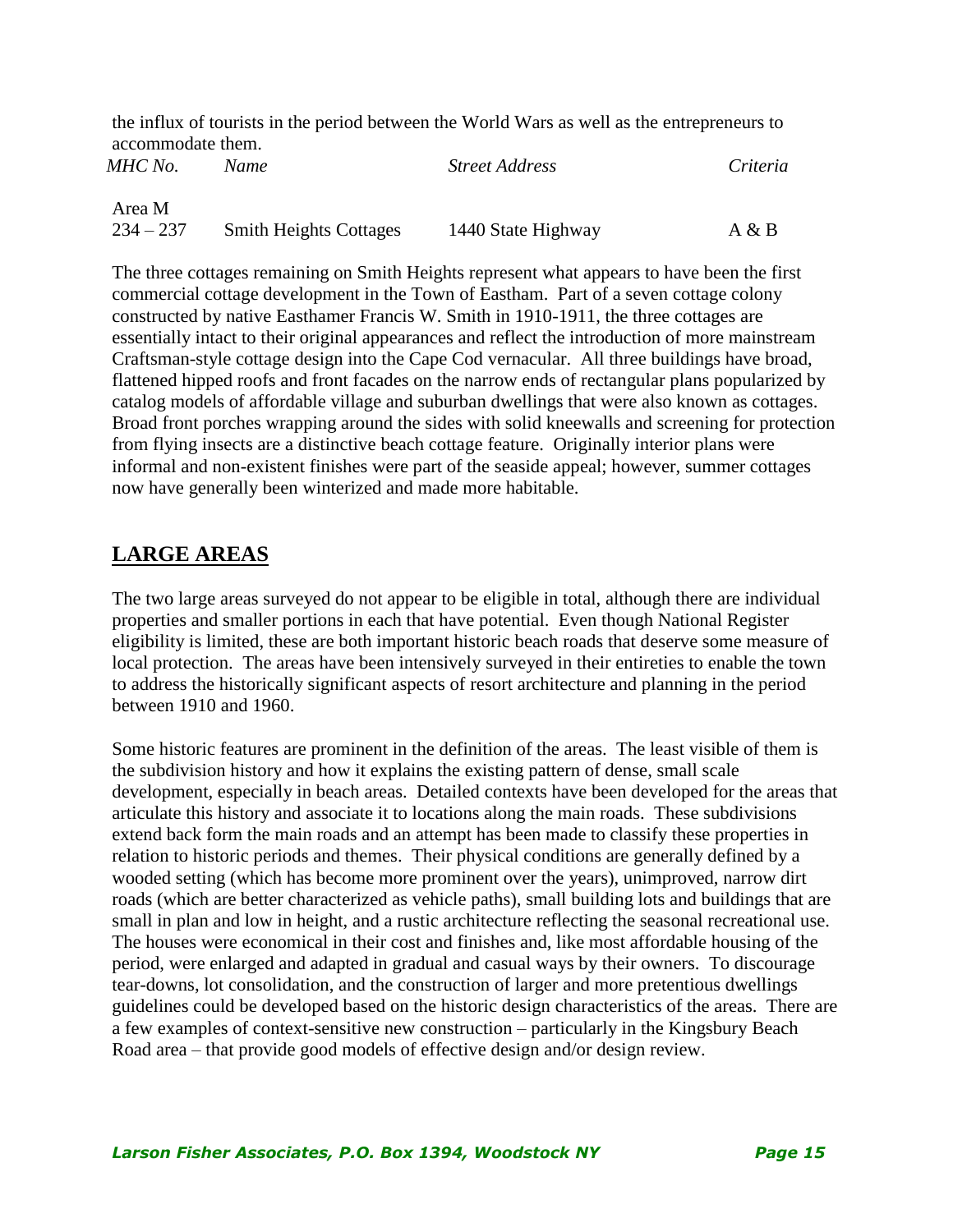| AREA N | Campground Road Area | Campground Road, etc. | A & B |
|--------|----------------------|-----------------------|-------|
|--------|----------------------|-----------------------|-------|

This is a notable and historic road in the town appearing in the early  $19<sup>th</sup>$  century to connect a Methodist campground on Herring Brook Road with a ferry landing on the bay. Nothing remains from that era except for a farmhouse located near the campground, which is clearly an eligible property. The rest of the historic resources have construction dates that range from c. 1910 when vacation cottages began to appear and c. 1965 or the end of the historic period. There are a number of intact representative examples of cottage architecture along the Campground Road that appear to be eligible within that local theme (see list below), yet it is difficult to visualize a historic district because of the amount of non-historic in-fill. However, there is historic district potential at the western shoreline where three subdivisions were registered between 1912 and 1915. Houses have been built here from 1912 to the present, but with only a few exceptions, the scale, design, and pattern of this cottage development is distinctive and significant in the town.

Campground Road - Bay Road Historic District

| MHC No.   |     | <b>Street Address</b> |
|-----------|-----|-----------------------|
| 238       | 5   | Bay Rd                |
| 239       | 10  | Bay Rd                |
| 240       | 15  | Bay Rd                |
| 241 - 242 | 20  | Bay Rd                |
| 243       | 25  | Bay Rd                |
| 244 - 245 | 27  | Bay Rd                |
| 246       | 30  | Bay Rd                |
| 247       | 35  | Bay Rd                |
| 248       | 40  | Bay Rd                |
| 249       | 45  | Bay Rd                |
|           | 50  | Bay Rd                |
| 250       | 55  | Bay Rd                |
|           | 60  | Bay Rd                |
| 251 - 252 | 65  | Bay Rd                |
|           | 70  | Bay Rd                |
|           | 75  | Bay Rd                |
| 253 - 254 | 90  | Bay Rd                |
|           | 95  | Bay Rd                |
| 255       | 118 | Bay Rd                |
| 256       | 119 | Bay Rd                |
| 257       | 120 | Bay Rd                |
| 258       | 120 | Bay Rd Rear           |
|           | 121 | Bay Rd                |
| 259       | 122 | Bay Rd                |
|           | 123 | Bay Rd                |
| 260       | 124 | Bay Rd                |
|           | 125 | Bay Rd                |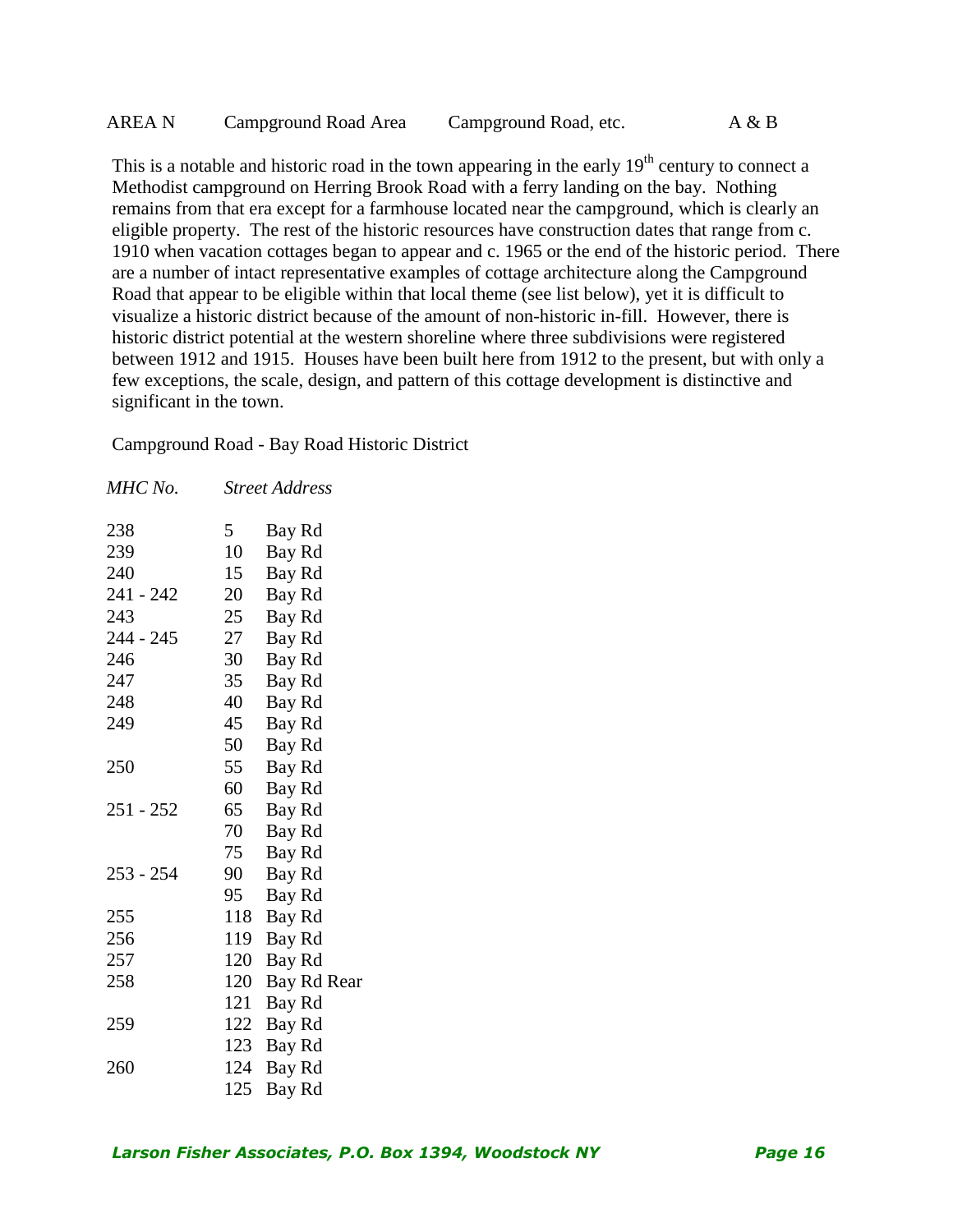Campground Road - Bay Road Historic District (cont.<br>
MHC No. Street Address *MHC No. Street Address*

| 261         | $\overline{2}$ | <b>Campground Lndg</b> |
|-------------|----------------|------------------------|
| 286         | 600            | Campground Rd          |
| 287         | 610            | Campground Rd          |
| 288         | 620            | Campground Rd          |
| 289         | 630            | Campground Rd          |
| 290         | 635            |                        |
| 291         | 645            | Campground Rd          |
|             |                | Campground Rd          |
|             | 650            | Campground Rd          |
| 292         | 665            | Campground Rd          |
| 293         | 670            | Campground Rd          |
| 294 - 295   | 675            | Campground Rd          |
| 296         | 690            | Campground Rd          |
| 297 - 298   | 700            | Campground Rd          |
| 299 - 300   | 710            | Campground Rd          |
| $301 - 302$ | 720            | Campground Rd          |
|             | 725            | Campground Rd          |
| 303         | 730            | Campground Rd          |
| 304         | 735A           | Campground Rd          |
| 305         | 735B           | Campground Rd          |
| 306         | 735C           | Campground Rd          |
| 307         | 735D           | Campground Rd          |
| 308         | 735E           | Campground Rd          |
|             | 740            | Campground Rd          |
| $309 - 310$ | 745            | Campground Rd          |
| 311         | 755            | Campground Rd          |
| 312         | 760            | Campground Rd          |
|             |                |                        |
|             | 4              | Gails Way              |
|             | 6              | Gails Way              |
| 313         | 8              | Gails Way              |
| 314         | 13             | Gails Way              |
|             | 15             | Gails Way              |
| 315         | 16             | Gails Way              |
| 316         | 17             | Gails Way              |
| 317         | 18             | Gails Way              |
|             | 19             | Gails Way              |
| 318         | 20             | Gails Way              |
| 319         | 21             | Gails Way              |
|             |                |                        |
|             | 1              | Gile Rd                |
|             | $\overline{c}$ | Gile Rd                |
|             | $\overline{4}$ | Gile Rd                |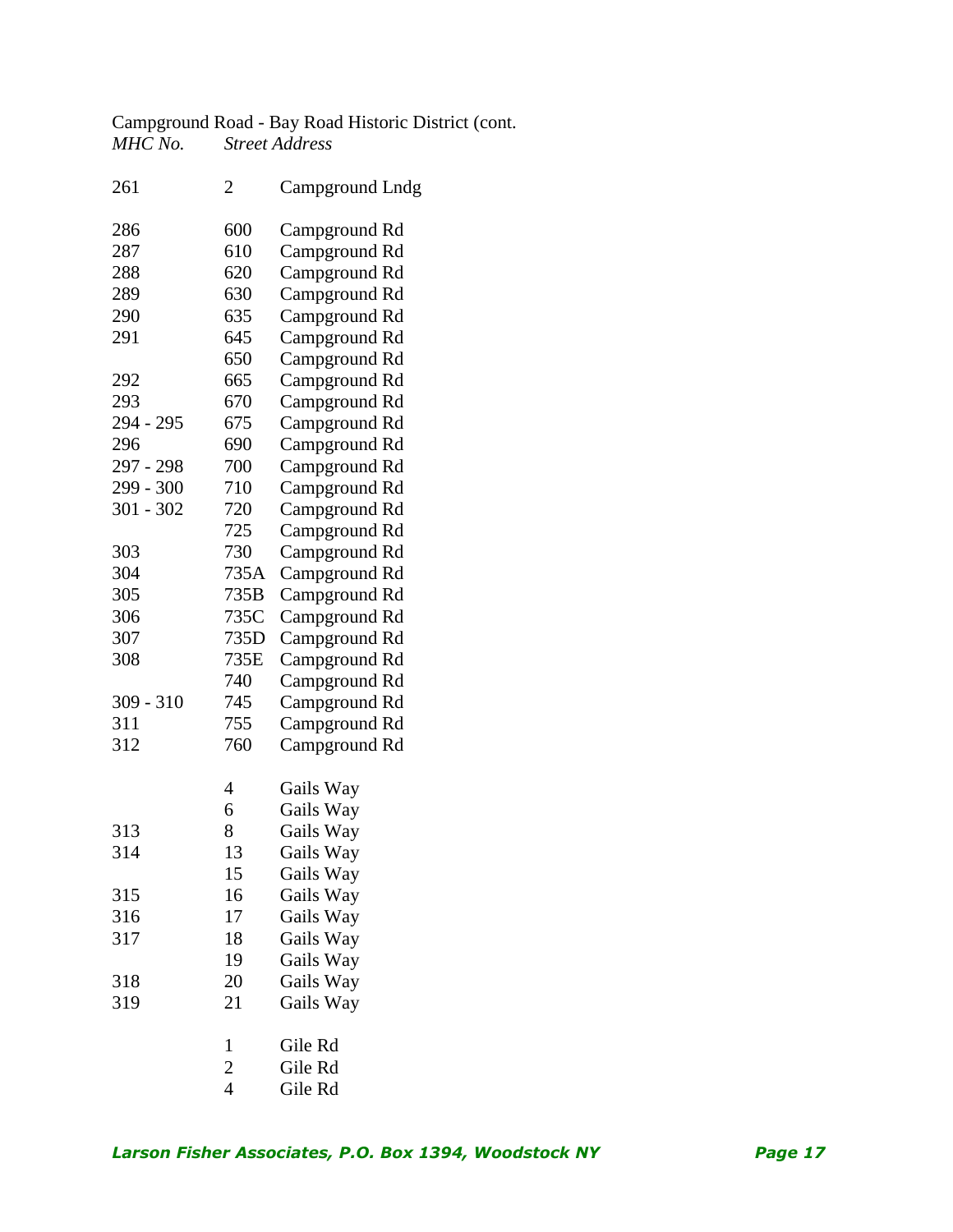|         | Campground Road - Bay Road Historic District (cont.) |
|---------|------------------------------------------------------|
| MHC No. | <b>Street Address</b>                                |

| 320         | 6<br>7         | Gile Rd<br>Gile Rd         |
|-------------|----------------|----------------------------|
| 321         | 8              | Gile Rd                    |
| 322         | 9              | Gile Rd                    |
| 323         | 14             | Gile Rd                    |
| 324         | 16             | Gile Rd                    |
| 325         | 17             | Gile Rd                    |
| 326         | 18             | Gile Rd                    |
| 327         | 20             | Gile Rd                    |
| 328         | 21             | Gile Rd                    |
| 329         | 23             | Gile Rd                    |
| 330 - 331   | 10             | Hideaway Ln                |
| 332         | 15             | Hideaway Ln                |
| 333         | 20             | Hideaway Ln                |
| 334         | 30             | Hideaway Ln                |
| 335 - 336   | 40             | Hideaway Ln                |
| 337 - 338   | 45             | Hideaway Ln                |
| 339         | 50             | Hideaway Ln                |
| 340         | 55             | Hideaway Ln                |
|             |                |                            |
|             | 1              | Marions Way                |
|             | $\overline{c}$ | Marions Way                |
|             | 3              | Marions Way                |
| 348 - 349   | 6              | Marions Way                |
| 350         | 7              | Marions Way                |
|             | 15             | Marions Way                |
|             | 16             | Marions Way                |
| 351         | 17             | Marions Way                |
|             | 18             | Marions Way                |
| 352         | 19             | Marions Way                |
|             | 20             | Marions Way                |
| 353         | 21             | Marions Way                |
|             | 15             | <b>Russell Ave</b>         |
| $357 - 358$ | 20             | <b>Russell Ave</b>         |
|             | 10             | Townsend Rd                |
| 360         | 15             | Townsend Rd                |
| 361         | 30             | <b>Townsend Rd</b>         |
| 362         | 35<br>50       | Townsend Rd<br>Townsend Rd |

50 Townsend Rd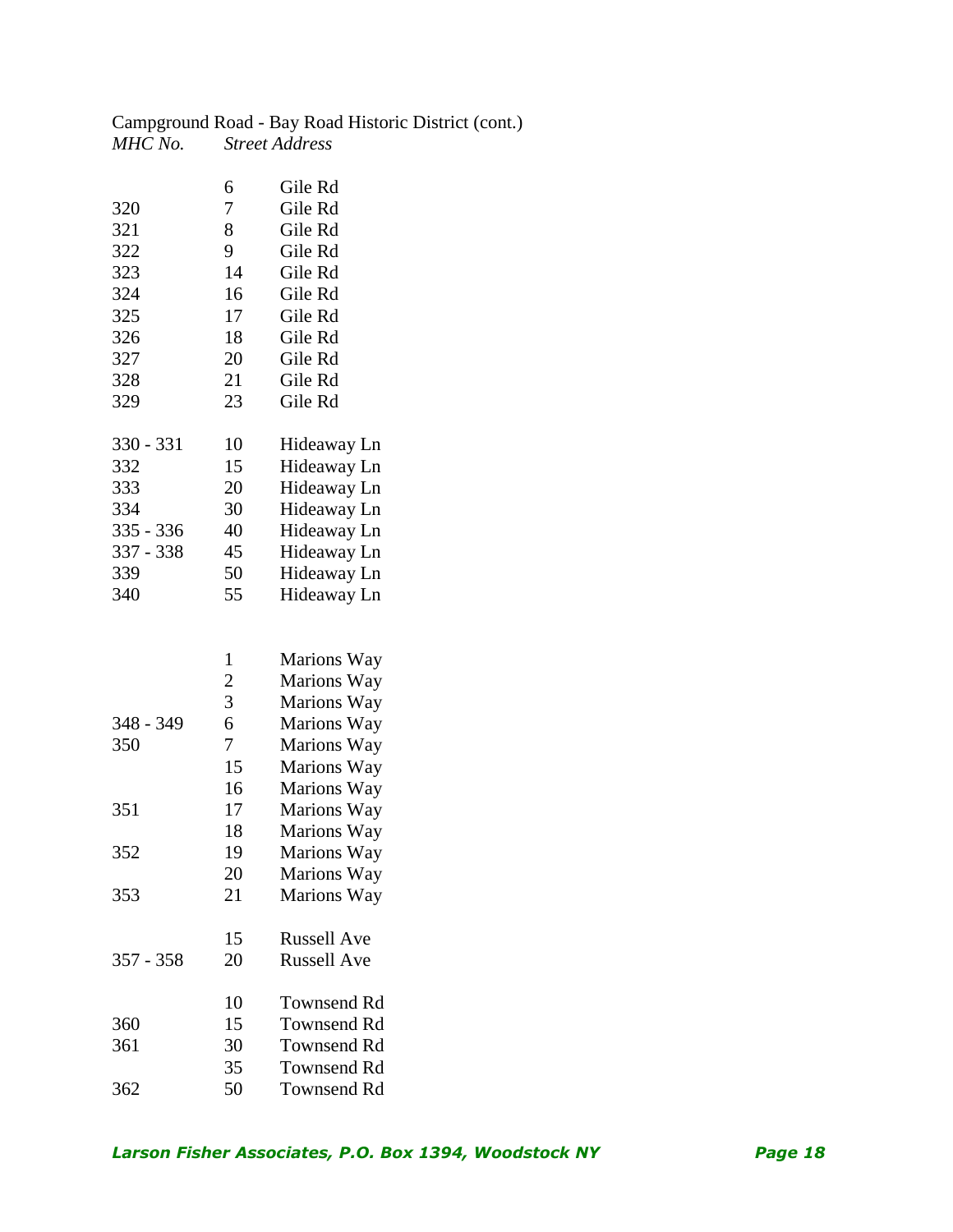Campground Road - Bay Road Historic District (cont. *MHC No. Street Address*

| 363 | 80             | <b>Townsend Rd</b>   |
|-----|----------------|----------------------|
| 372 | 1              | <b>West Shore Dr</b> |
| 372 | $\overline{2}$ | West Shore Dr        |
| 373 | 3              | West Shore Dr        |
| 374 | $\overline{4}$ | West Shore Dr        |
|     | 5              | West Shore Dr        |
|     | 7              | West Shore Dr        |
|     | $7\frac{1}{2}$ | <b>West Shore Dr</b> |
|     | 8              | West Shore Dr        |
| 375 | <b>9A</b>      | <b>West Shore Dr</b> |
| 376 | 9              | West Shore Dr        |
|     | 11             | West Shore Dr        |
|     | 13             | <b>West Shore Dr</b> |
|     | 15             | West Shore Dr        |
| 377 | 17             | West Shore Dr        |
|     |                |                      |

Individual properties

| MHC No.     |    | <b>Street Address</b>     |         |
|-------------|----|---------------------------|---------|
| $264 - 267$ |    | 175 Campground Rd         | c. 1820 |
| $268 - 270$ |    | $233 - 237$ Campground Rd | 1920    |
| 271         |    | 255 Campground Rd         | 1958    |
| 274         |    | 345 Campground Rd         | 1926    |
| 277         |    | 460 Campground Rd         | 1953    |
| 279         | 30 | 495 Campground Rd         | 1946    |
| 359         |    | <b>Russell Ave</b>        | 1925    |

| AREA O | Kingsbury Beach Road Area | Kingsbury Beach Road, etc. | A & B |
|--------|---------------------------|----------------------------|-------|
|        |                           |                            |       |

The same general conditions exist on Kingsbury Beach Road as described above for Campground Beach Road. There are scattered individual properties along the road that appear to meet the National Register criteria as distinctive examples of local domestic architecture in the period and two districts: one comprising a bay-side subdivision and the other containing distinctive dwellings ranging from the early  $19<sup>th</sup>$  century to the early  $20<sup>th</sup>$  century at the northern end of Great Pond. Kingsbury Beach Road was not extended to the bay shore until the early  $20<sup>th</sup>$  century, and houses of a later date (1950s and 1960s) characterize more of the road. One large subdivision platted in 1947 dominates the area between Herring Brook and Weir roads. It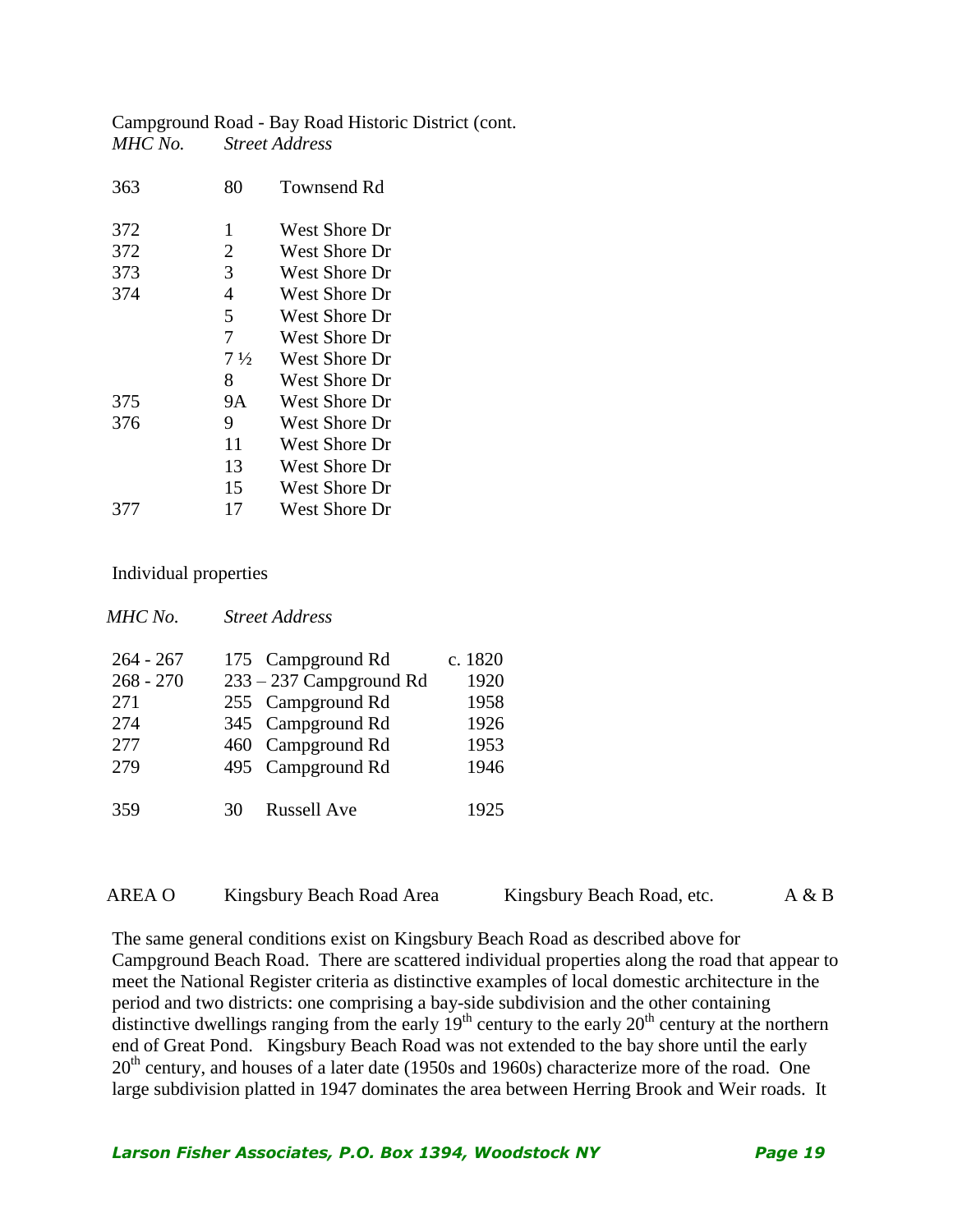was too large and diverse to itemize as part of this area survey except for lots along Kingsbury Beach Road.

Kingsbury Beach Road – Great Pond Historic District (The rest of the Great Pond shoreline should be evaluated to determine if a larger historic district or theme is possible.)

| MHC No. |     | <b>Street Address</b> |
|---------|-----|-----------------------|
| 407     | 350 | Kingsbury Beach Rd    |
| 408     | 400 | Kingsbury Beach Rd    |
| 409     | 425 | Kingsbury Beach Rd    |
| 410     | 430 | Kingsbury Beach Rd    |
|         | 440 | Kingsbury Beach Rd    |
|         | 445 | Kingsbury Beach Rd    |
| 411     | 450 | Kingsbury Beach Rd    |
| 412     | 455 | Kingsbury Beach Rd    |
| 413     | 500 | Kingsbury Beach Rd    |
|         | 505 | Kingsbury Beach Rd    |
| 414     | 540 | Kingsbury Beach Rd    |
| 415     | 545 | Kingsbury Beach Rd    |
| 416     | 625 | Kingsbury Beach Rd    |
|         |     |                       |

Kingsbury Beach Historic District

| MHC No. |                | <b>Street Address</b> |
|---------|----------------|-----------------------|
| 381     | 1              | Fisher Rd             |
| 382     | $\overline{2}$ | Fisher Rd             |
|         | 4              | Fisher Rd             |
| 383     | 5              | Fisher Rd             |
|         | 6              | Fisher Rd             |
|         | 9              | Fisher Rd             |
| 384     | 10             | Fisher Rd             |
|         | 12             | Fisher Rd             |
| 385     | 15             | Fisher Rd             |
| 386     | 16             | Fisher Rd             |
| 387     | 18             | Fisher Rd             |
|         |                |                       |
| 389     | 23             | I De Ho Ln            |
| 390     | 24             | I De Ho Ln            |
| 391     | 25             | I De Ho Ln            |
|         |                |                       |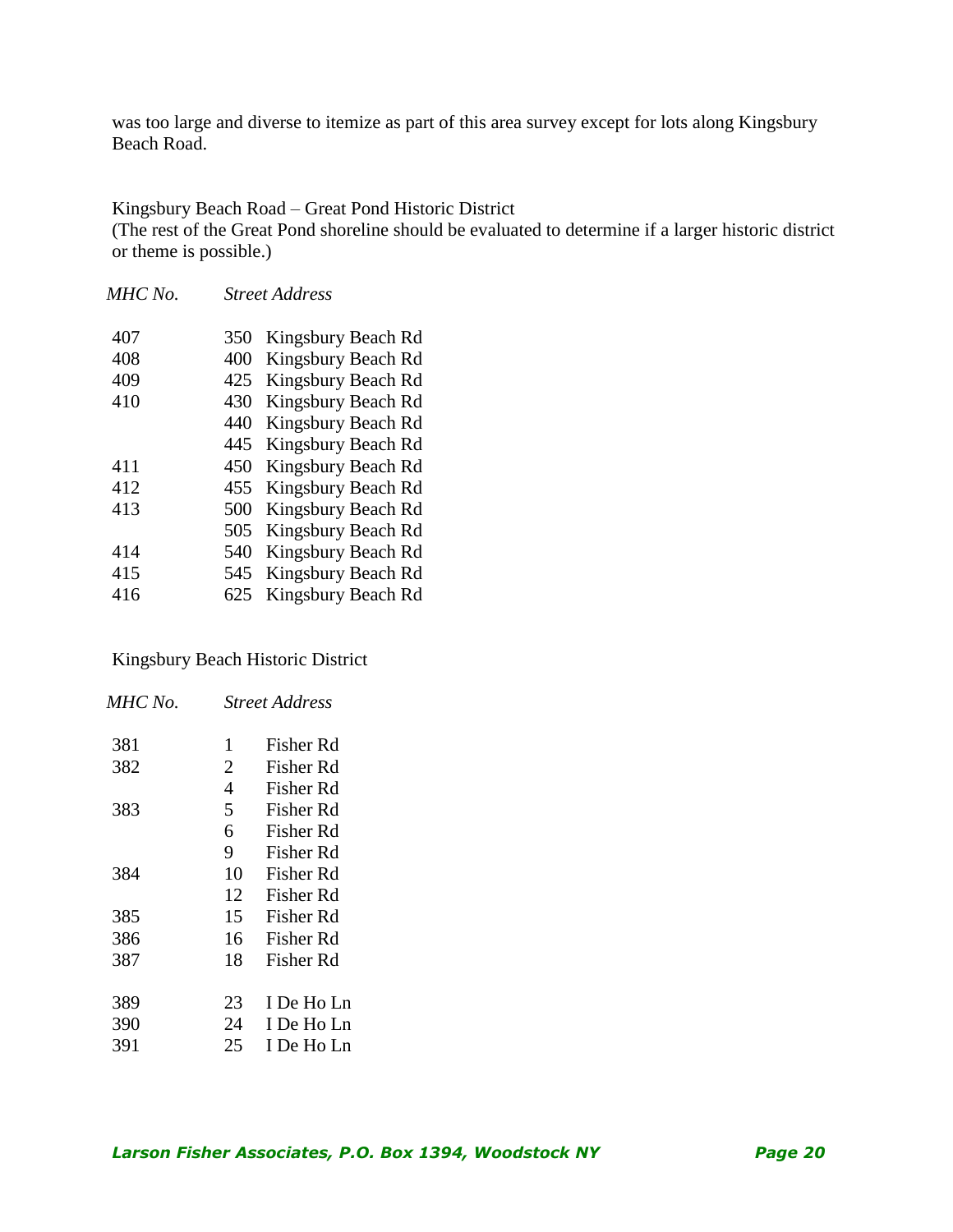### KINGSBURY BEACH HISTORIC DISTRICT (cont.)

| MHC No. |    | <b>Street Address</b>   |  |
|---------|----|-------------------------|--|
| 392     | 25 | I De Ho Ln              |  |
| 394     | 25 | I De Ho Ln              |  |
| 395     | 26 | I De Ho Ln              |  |
| 396     | 28 | I De Ho Ln              |  |
| 397     | 30 | I De Ho Ln              |  |
| 398     | 32 | I De Ho Ln              |  |
|         | 34 | I De Ho Ln              |  |
|         | 35 | I De Ho Ln              |  |
|         | 36 | I De Ho Ln              |  |
| 432     |    | 1085 Kingsbury Beach Rd |  |
| 433     |    | 1105 Kingsbury Beach Rd |  |
| 434     |    | 1125 Kingsbury Beach Rd |  |
| 435     |    | 1130 Kingsbury Beach Rd |  |
| 436     |    | 1145 Kingsbury Beach Rd |  |
| 437     |    | 1150 Kingsbury Beach Rd |  |
| 438     | 26 | Longstreet Ln           |  |
| 439     | 27 | Longstreet Ln           |  |
| 440     | 29 | Longstreet Ln           |  |
| 441     | 30 | Longstreet Ln           |  |
|         | 31 | Longstreet Ln           |  |
|         | 32 | Longstreet Ln           |  |
| 442     | 33 | Longstreet Ln           |  |
|         | 36 | Longstreet Ln           |  |
|         | 40 | Longstreet Ln           |  |
|         | 42 | Longstreet Ln           |  |
| 443     | 43 | Longstreet Ln           |  |
| 444     | 43 | Longstreet Ln           |  |
| 445     | 43 | Longstreet Ln           |  |
| 446     | 43 | Longstreet Ln           |  |
| 447     | 43 | Longstreet Ln           |  |
| 448     | 43 | Longstreet Ln           |  |
| 449     | 43 | Longstreet Ln           |  |
| 450     | 43 | Longstreet Ln           |  |
| 451     | 43 | Longstreet Ln           |  |
| 452     | 43 | Longstreet Ln           |  |
| 453     | 45 | Longstreet Ln           |  |
| 454     | 45 | Longstreet Ln           |  |
| 455     | 47 | Longstreet Ln           |  |
| 456     | 49 | Longstreet Ln           |  |
| 457     | 49 | Longstreet Ln           |  |
| 458     | 49 | Longstreet Ln           |  |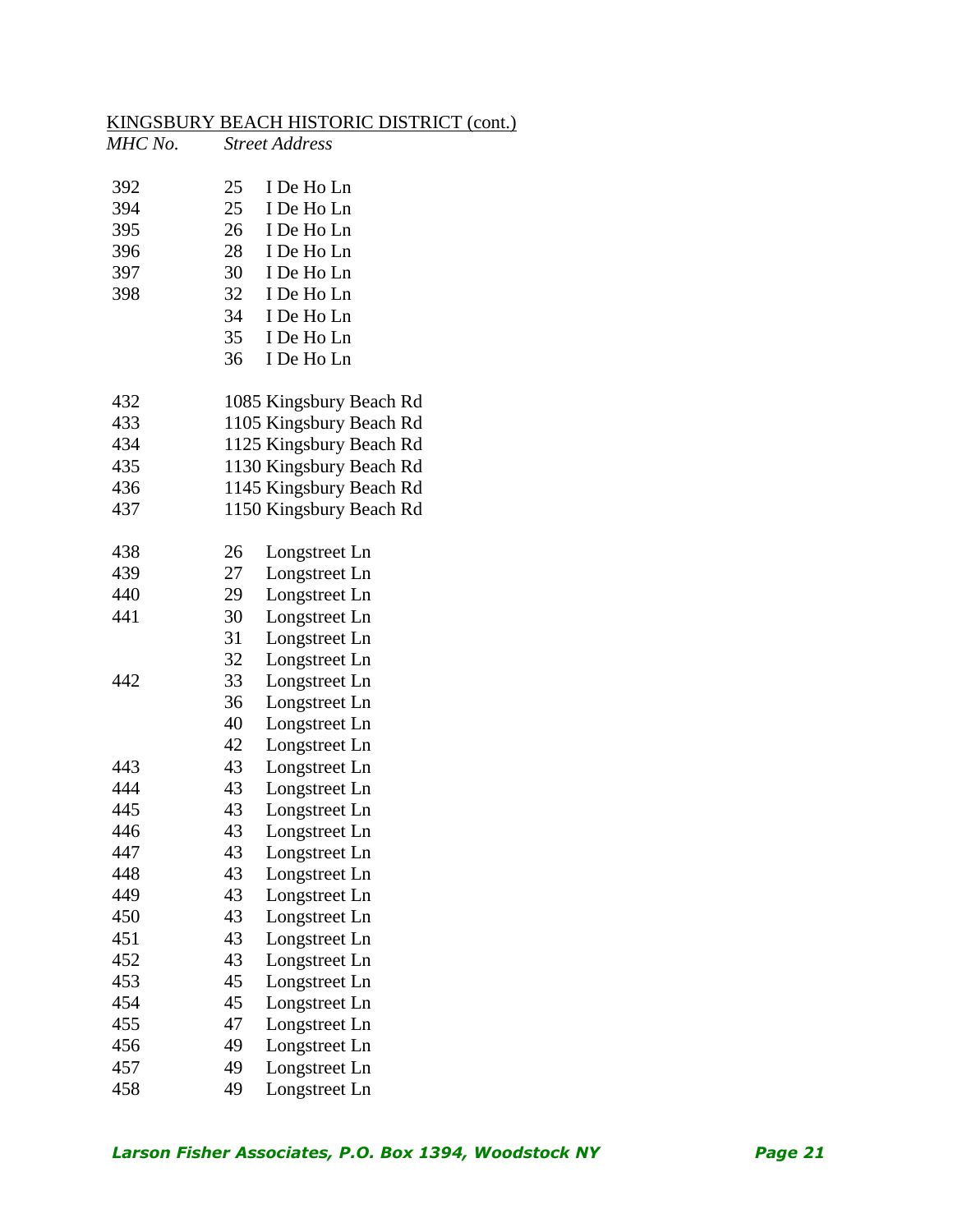#### KINGSBURY BEACH HISTORIC DISTRICT (cont.)

| MHC No.     |                | <b>Street Address</b> |  |
|-------------|----------------|-----------------------|--|
| 459         | 49             | Longstreet Ln         |  |
| 460         | 49             | Longstreet Ln         |  |
| 461         | 49             | Longstreet Ln         |  |
| 462         | 49             | Longstreet Ln         |  |
| 463         | 49             | Longstreet Ln         |  |
| 464         | 1              | Nycoma Way            |  |
|             | $\overline{2}$ | Nycoma Way            |  |
| 465         | 5              | Nycoma Way            |  |
| 466         | 6              | Nycoma Way            |  |
|             | 7              | Nycoma Way            |  |
|             | 10             | Nycoma Way            |  |
|             | 11             | Nycoma Way            |  |
| 467         | 12             | Nycoma Way            |  |
| 468         | 13             | Nycoma Way            |  |
| 469         | 14             | Nycoma Way            |  |
|             | 16             | Nycoma Way            |  |
| 470         | 17             | Nycoma Way            |  |
|             | 18             | Nycoma Way            |  |
| 471         | $\overline{4}$ | Penny Ln              |  |
| 472         | 6              | Penny Ln              |  |
| 473         | 8              | Penny Ln              |  |
| 474         | 10             | Penny Ln              |  |
| $475 - 476$ | 12             | Penny Ln              |  |
|             | 4              | Roys Ln               |  |
| 477         | 6              | Roys Ln               |  |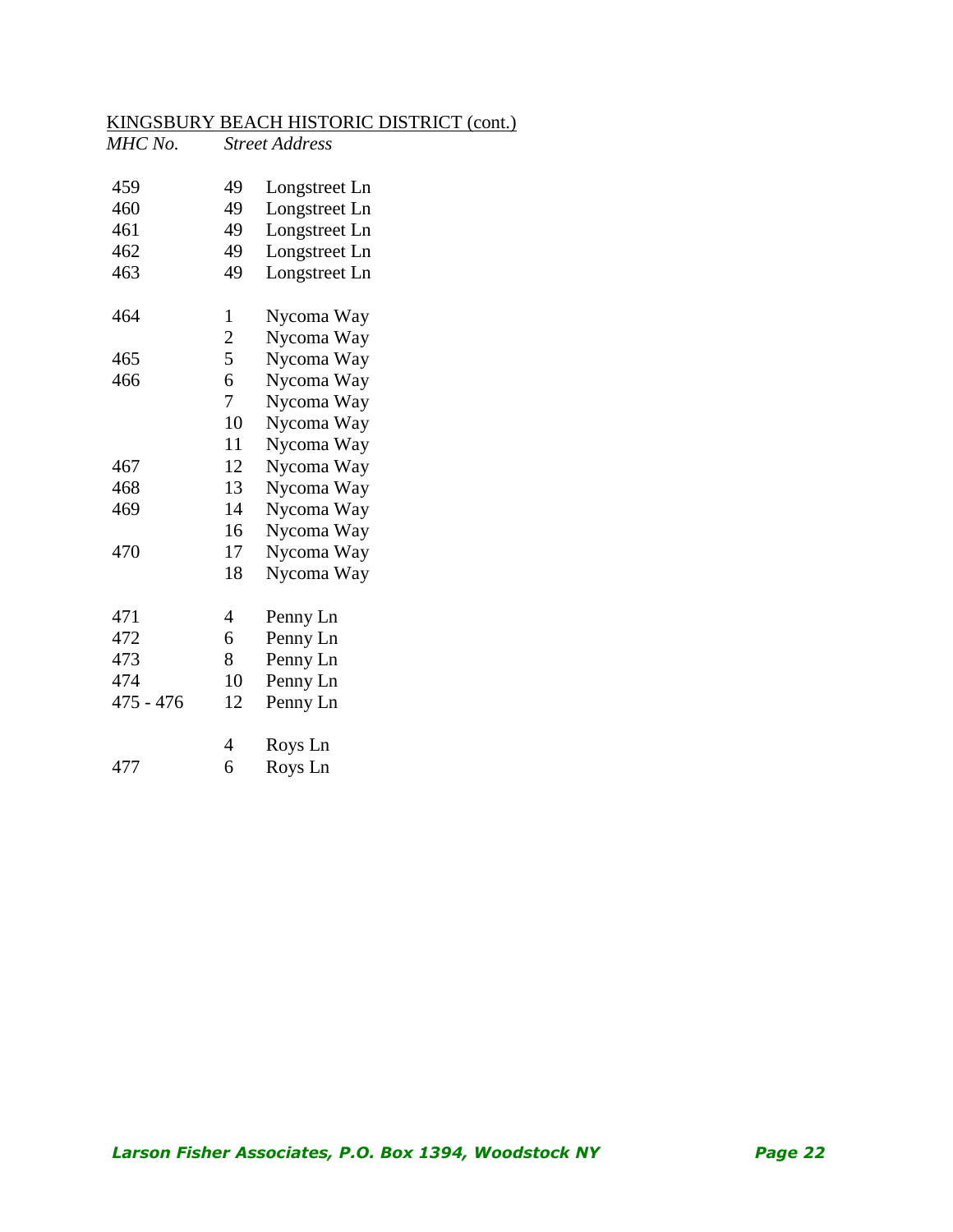### **TOWN OF EASTHAM**

### **HISTORIC PROPERTIES SURVEY PROJECT**

### BIBLIOGRAPHY

Barnstable County Registry of Deeds. Deeds and Subdivision Maps.

Belasco, Warren James. Americans on the Road: From Autocamp to Motel, 1910-1945. Cambridge, MA: MIT Press, 1979.

*Landmark study of history of accommodations for overnight automobile tourists.*

Brown, Dona. Inventing New England: Regional Tourism in the Nineteenth Century. Washington and London: Smithsonian Institution Press, 1995.

*Epilogue focuses on development of tourism on Cape Cod and the islands after 1900.*

Cantor, George. Where the Old Roads Go: Driving the First Federal Highways of the Northeast. New York: Harper and Row, 1990.

*Contains some history on U.S. Route 6, one of a score of highways created by the Federal Highway Act of 1921, which originally ran from Provincetown to Long Beach, California.* 

Commonweal Collaborative, Inc. "Final Report, Eastham Community Survey Project; Survey Forms." Massachusetts Historical Commission, Town of Eastham. September 1995.

Commonwealth of Massachusetts. Department of Labor and Industries. Population and Resources of Cape Cod. Boston,Wright & Potter. 1922. Distributed by the Cape Cod Chamber of Commerce.

Deyo, Simeon L., ed. History of Barnstable County, Massachusetts, 1620-1890. New York: H. W. Blake, 1890.

Dudley, Dean (1823-1906). Historical Sketches of the Towns and Cities of Plymouth and Barnstable Counties, Mass. Wakefield, Mass.: Dean Dudley, 1873.

Eastham (Massachusetts) Historical Society. Oral History Project Tapes and Transcripts, Eastham Public Library.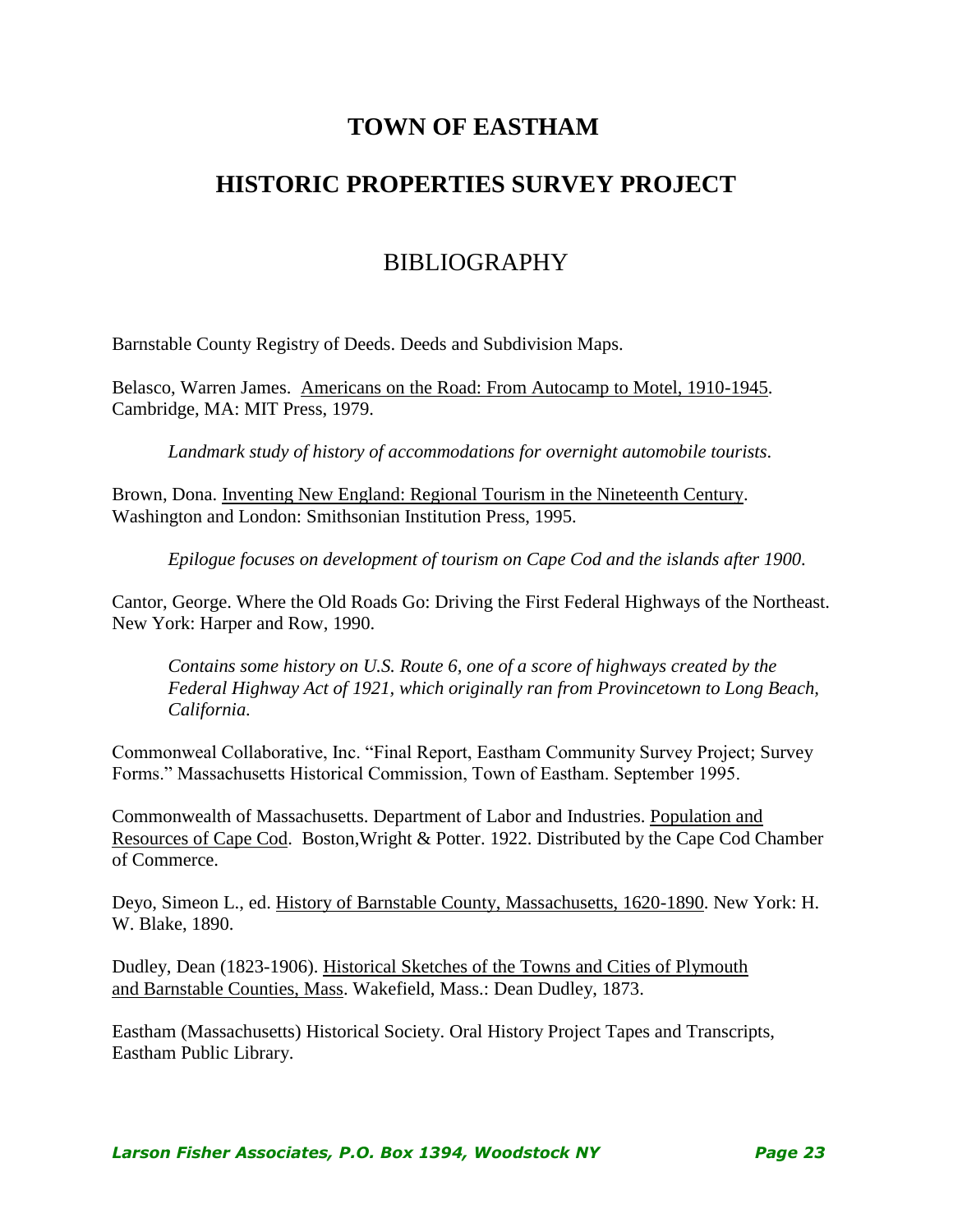Eastham Historical Society Archives. Booklets by Noel Beyle House Vertical Files Miscellaneous Eastham Town Records Scrapbook Collection

Eastham Town Reports. 1890-1960.

Federal Writers' Project, Works Progress Administration for the State of Massachusetts. Massachusetts: A Guide to Its Places and People. 1937. Reprint. New York: Pantheon Books, 1983.

*One of first of state volumes compiled by unemployed writers and photographers, the book provides 44 car tours, one of which wends through Eastham, and insight into touring interests of the day.*

Federal Writers' Project, Works Progress Administration in the New England States. Here's New England! A Guide to Vacationland. Boston: Houghton Mifflin Company, 1939.

*Similar to the writers' project Massachusetts volume but geared to the region as a vacation destination; useful for comparative purposes*

Freeman, Frederick (1799-1883). The History of Cape Cod: The Annals of Barnstable County and of its Several Towns, Including the District of Mashpee. 2 vols. Boston : Printed for the author by Geo C. Rand & Avery, 1860-1862.

Gutfreund, Owen D. 20th-Century Sprawl: Highways and the Reshaping of the American Landscape. Oxford and New York: Oxford University Press, 2004.

*Includes a case study on Middlebury, Vermont, and the effect of U.S. Route 7, a road of similar vintage to U.S. Route 6*

Jakle, John A. The Tourist: Travel in Twentieth-Century North America. Lincoln: University of Nebraska Press, 1985.

*One of few, and an acclaimed, study of twentieth-century tourism in United States*

Kittredge, Henry C. Cape Cod: Its People and Their History. 1930. Reprint. Orleans, MA: Parnassus Imprints, 1968.

*Only full-length history of Cape Cod*

Lowe, Alice Albert. Nauset on Cape Cod: A History of Eastham. Falmouth, MA: Eastham Historical Society. 1968.